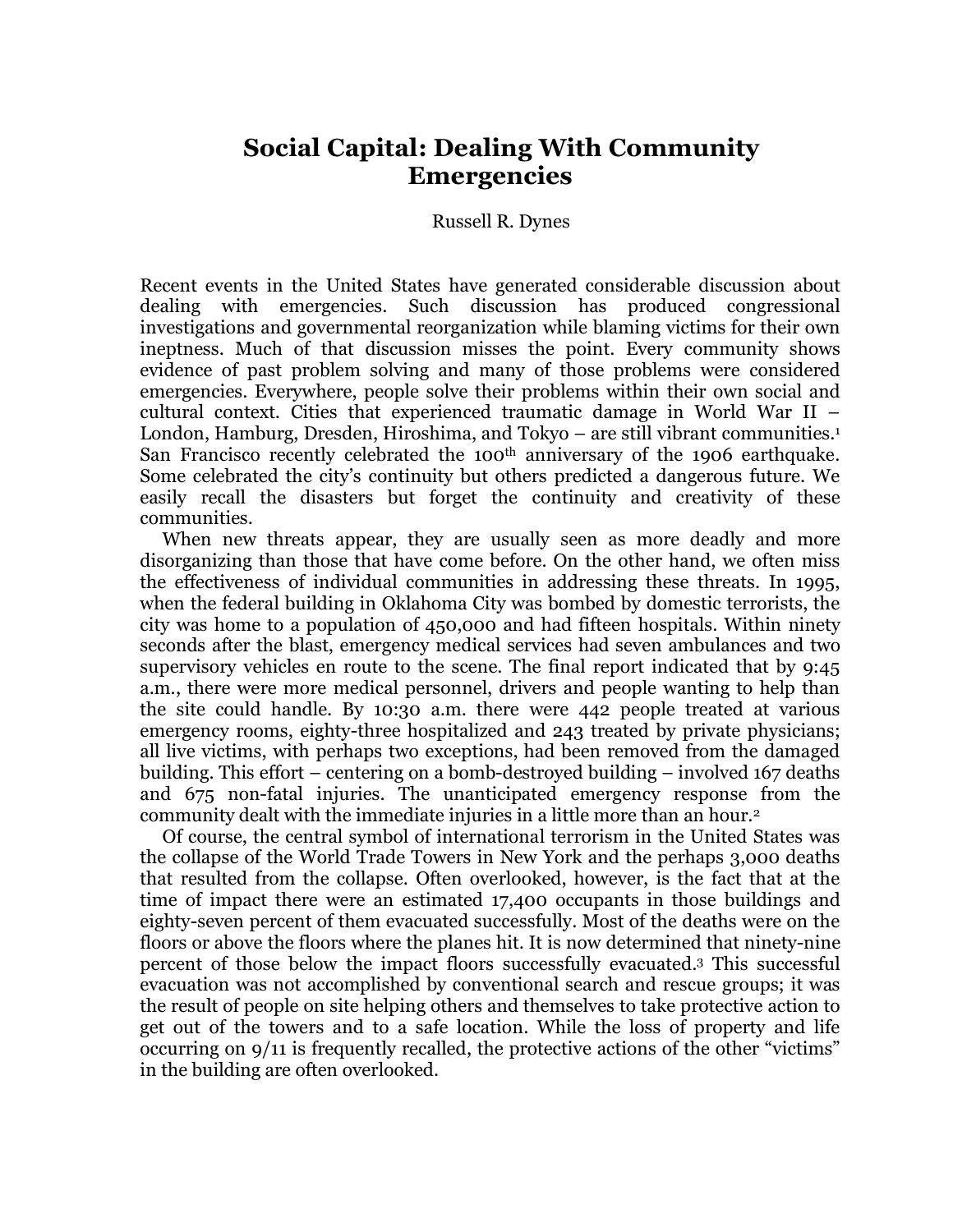Much of the contemporary discussion about emergency planning assumes that community members "panic" and that strong authority is necessary. The vocabulary of "command and control" suggests chaos rather than citizen adaptability and creativity. Such assumptions can be questioned by the research evidence accumulated in recent years. <sup>4</sup> While we calculate damage to physical and human capital, we usually ignore the social capital available within communities to deal with emergencies. Social capital is our most significant resource in responding to damage caused by natural and other hazards, such as terrorism.

### **DIFFERENT KINDS OF CAPITAL**

Insight into the ways in which communities respond to emergencies can be found by looking at the types of capital used to construct the human community. Most obvious is physical capital. We have tools and materials to build houses and streets, string wires or go wireless, build 110-story towers and create the material environment we experience every day. Also obvious is the necessary human capital. We build schools and colleges, as well as clinics and hospitals, to provide people with skills, knowledge, and health care. The concern for human capital is obvious. We want to improve it, not lose it, so we develop programs to improve test scores, increase stays in school, improve nutrition, and prevent diseases.

Most recently, attention has been given to another kind of capital: social capital. Social capital is not located in individual people, as is human capital, but rather is embedded in social relationships and networks between and among members of a community. These relationships can be used to guide collective action in emergency situations. In other words, even with losses to physical and human capital, social capital is less affected, can be quickly repaired, and provides an essential resource in accomplishing critical tasks.

The concept of social capital has been used in different ways. This discussion is based on the work of James Coleman, who identifies six different forms of social capital: obligations and expectations, information potential, norms and effective sanctions, authority relations, appropriable social organizations, and intentional organizations. 5

**Obligations and Expectations.** Living within a community creates a network of obligations – to other family members and kin, to neighbors, workmates, other members of religious and social groups, and to unknown members of the community. Within this context, we develop trust that our obligations will be repaid when we need help. Over time, we build up many obligations that serve as an indication of the interconnectedness of our social world. These types of interconnectedness increase the resources available to all individuals involved in those relationships when a need presents itself. These obligations and expectations are rarely visible to "outsiders;" in fact, they may be difficult to articulate even for the people included in such networks. But they represent resources that will become available when the need is apparent and action is necessary.

**Informational Potential.** Information is important as the basis for action – what needs to be done. With sudden and unexpected changes, information can be obtained by using social relationships maintained for other purposes. While the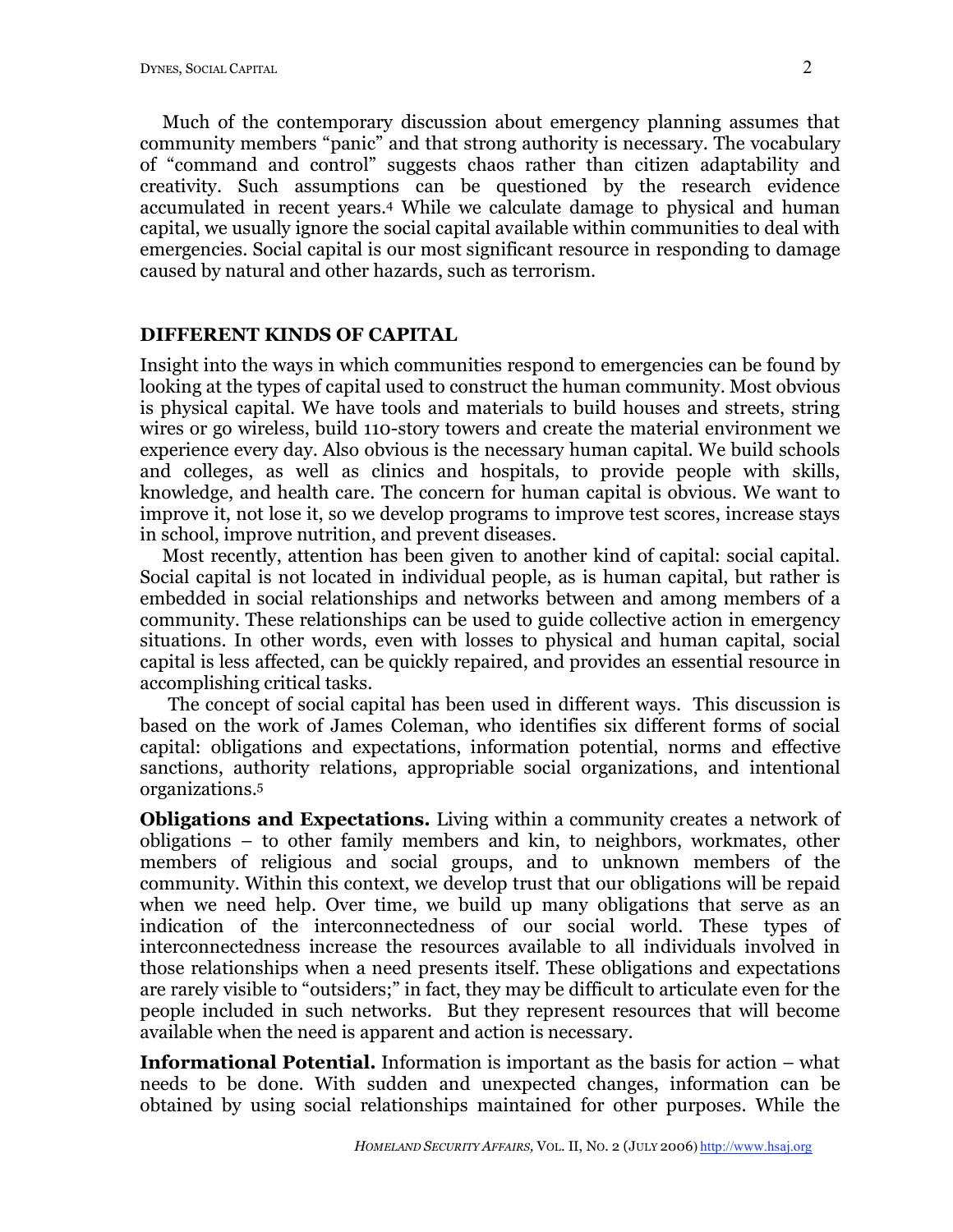media has been given heightened importance in the modern world, individuals – by interacting with other informed members of the community – can increase their knowledge without having to obtain that information directly. In addition, while the media might provide "general" information, the specific implications for an individual have to be tailor-made. People talk to one another.

**Norms and Effective Sanctions.** The communication of a "declaration" of an emergency signals that self-interested behavior needs to be subjugated to the interests of the community. Norms defining what needs to be done and what should not be done organize action. They facilitate some actions and constrain others.

**Authority Relations.** When groups are organized to pursue specific goals, a leader is often chosen to make decisions and speak for that group. This leader has access to an extensive network of capital that amplifies the social capital of individual members. Such a leader can "volunteer" the network to engage in specific tasks. Volunteering is never an isolated act, but rather the action of some people involved in several other networks.

**Appropriable Social Organizations.** One outcome of social life is the creation of organizations for specific purposes. Most organizations, however, can be used for purposes other than those for which they were initially intended. A school intended to educate can be used as a first aid station, a shelter, or a coordination center, staffed by school personnel (including current students). A house of worship can be used in similar ways. Such reallocation of organizational effort provides flexibility to cope with unexpected problems. Routine activities can always be suspended for more urgent problems. This allows a community to reallocate its efforts and to utilize its physical and human capital in different ways.

**Intentional Organizations.** As human communities have added complexity, organizations engaged in recurrent activities of continuing value have emerged, each with its own history. Fire departments, police departments, emergency medical services, sanitation departments, traffic and parking have become routine and expected community services. Most recently, some political units (from local to national) have begun to think of emergency management as a routine community function. This has led to the development of specialized training and the emergence of a new occupation and career path. Such innovations point to another source of social capital now available to deal with emergencies.

The discussion here will focus on the community as the social system, within what are called developed societies, especially the United States. (Developing societies present a series of different issues, which will not be discussed here.) In part, the emphasis on developed societies is dictated by the scope of existing research available for analysis. Further, the focus will be on the response phase. It has become conventional to categorize disaster along a time spectrum – preparedness, response, recovery, and mitigation. The most difficult part of the spectrum to study is response, primarily because this phase is short and often unexpected. This makes response difficult for "planned" research. Much of the research on response has been opportunistic and lacking in the cumulative continuity necessary to develop generalizations. Also, some "response" research is done months and years after the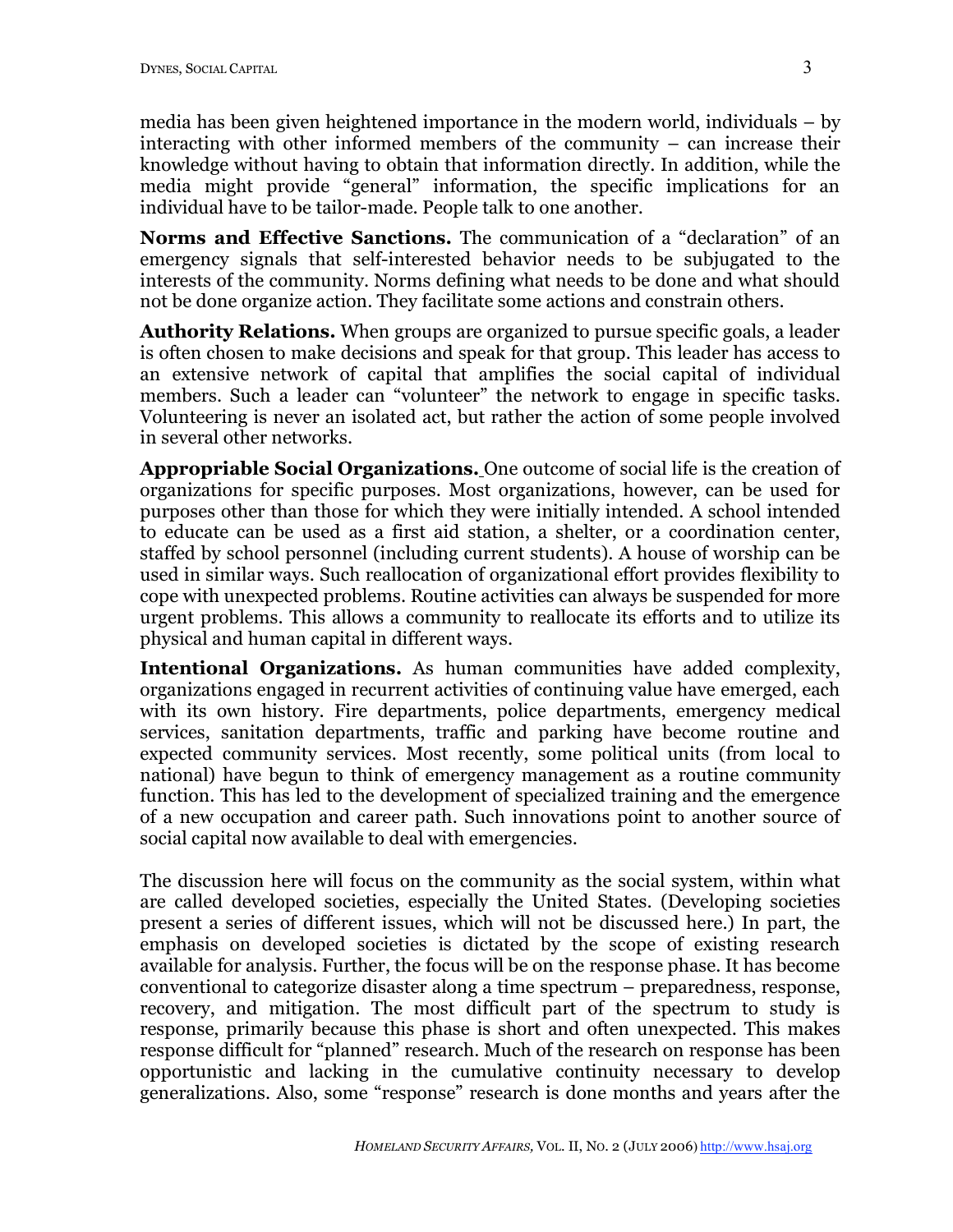event, which raises questions about the nature of recall and, perhaps more importantly, misses the emergent qualities of the response.

The most systematic research on disaster response in the United States was initiated at the Disaster Research Center (DRC) in the late 1960s, where field teams were able to research a number of different communities. <sup>6</sup> Much of that research has been reported and published. In *Organized Behavior in Disaster*, conceptualizations from that fieldwork are recorded, in terms of the theoretical ideas that guided the research at that time.7 Here, those materials are used as the basis for reconceptualization in terms of social capital. In addition, comments will be added from other studies of disaster response that illuminate this concept.

From the earlier research, the concept of emergence seems particularly important. The original DRC research design was predicated on a Time I/Time II comparison of changes in community structure. It soon became apparent that certain critically important elements in the response had no pre-response existence: the phenomenon called emergence. As Thomas Drabek suggests in a later summary article:

What is it that makes an appearance? Within the literature, the two general categories of social phenomena have been described – behavior and expectations. In short, what emerges is a sequence of patterned behaviors  $-$  a social structure. These behaviors...may form relatively simple social systems.<sup>8</sup>

Here emergence is seen as the creation of new social capital. In many instances it emerges from existing social capital, but at other times it is "new" in that it is created to meet new problems created by the disaster. This view is contrary to most media accounts of disaster, which portray community structure as fragile and unable to deal with disaster problems, often implicitly suggesting that "survival" is dependent on external aid. As Coleman points out in an earlier and different context:

It may seem paradoxical that problems create community organization, but such is nevertheless the case. A community without common problems, as many modern bedroom suburbs tend to be today, has little cause for community organization; neither does a community that has been largely subject to the administration of persons outside the community. When community problems subsequently arise, there is no latent structure of organization, no "fire brigade" that can become activated to meet the problem.

A new town, a budding community, is much like a child; if it faces no problems, if it is not challenged, it cannot grow. Each problem successfully met leaves its residue of sentiments and organization; without these sentiments and organization, future problems could not be solved.9

It is the intent of this article to examine the research done on disaster response, primarily in the United States, in the context of the six dimensions of social capital identified by James Coleman. While the cited research was not initially guided by these concepts, there are sufficient descriptive materials to make realistic inferences.

## **OBLIGATIONS AND EXPECTATIONS**

There are two rather dramatic changes regarding obligations that occur in the emergency period. Pre-disaster "normal" community functioning is oriented toward achieving many different goals relating to work, family, education, and leisure. A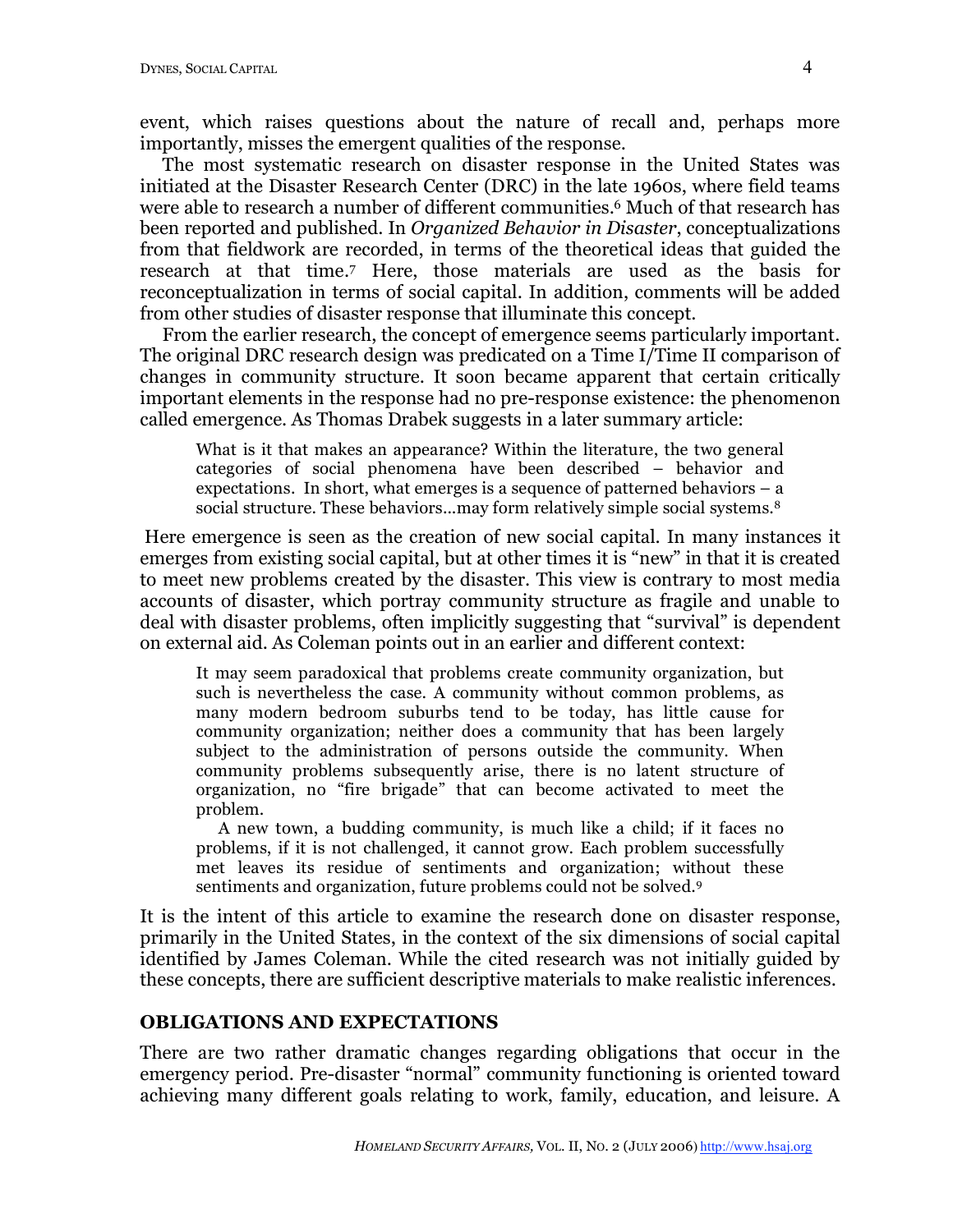disaster situation changes things rather dramatically since now community resources may not be sufficient to pursue all goals. Taking two illustrations, while health and medical issues are always important, the disaster situation increases their priority, centering on attention to disaster "victims." On the other hand, education (normally given a high priority), becomes less important; school buildings and school personnel can be utilized in ways related to caring for victims. In a sense, the pursuit of certain activities and obligations are reordered as to how they become relevant to disaster impact. This process can be referred to as the development of an emergency consensus. <sup>10</sup> It provides a new and distinct ordering of priorities, in contrast to the seemingly random and competitive activities of pre-disaster community life.

A second change can be seen as the expansion of the citizenship role. In "normal" times, the obligations of citizenship are quite modest, mostly centering around "housekeeping" norms relating to the maintenance of property, control of pets and children, making an appearance at neighborhood celebrations, exhibiting community pride at school athletic events, and participating in periodic elections. For some, the obligation may involve becoming a member of a volunteer fire department or providing goods and labor for events that support such communal activities. In most of cases, the costs of participation are minimal and even enjoyable. Disasters, however, create unknown problems (some even life threatening) and provide the opportunity for stronger identification with the community on the part of its residents. In effect, the obligations of citizenship are enhanced and the focus of activity is clarified. This provides guidance in sorting out the appropriate role behavior in response to the emergency.

Because individuals play multiple roles, they have multiple obligations and expectations. In sudden-impact situations, it is likely that the initial set of obligations is conditioned by a person's role at the time (the family role at home or the professional role at work). In some popular discussions of disaster, considerable interest has centered on the possibilities of role conflict: ways in which people were forced to choose between family-role obligations and disaster assistance. The general assumption has been that people abandoned their work roles, especially in emergency organizations. Research has shown that the image of roles as rigid and conflictual is less accurate than seeing roles as adaptive. Disaster situations often provide guidance on the importance of certain roles and obligations and highlight the lesser importance of other role obligations. 11

Individuals in a disaster context have the potentiality of playing many different roles: family member, neighbor, worker, and for everyone within the community, the citizenship role.12 For example, if a person engages in search and rescue activity, it might be done in terms of his or her specific role-obligation, or in relation to a more generic role as a "good" citizen. The felt obligation of the rescuer is, in large part, irrelevant to those rescued. Any disaster "victim" has a cadre of people who have an obligation to help; other family members, neighbors, workmates, or any other member of the impacted community.

The importance of obligations and expectations is reflected in search and rescue. During the first period after disaster impact, search and rescue efforts are carried on primarily by other "victims" in the area; they seek and extract victims and take them to where they can receive medical treatment.13 When emergency medical personnel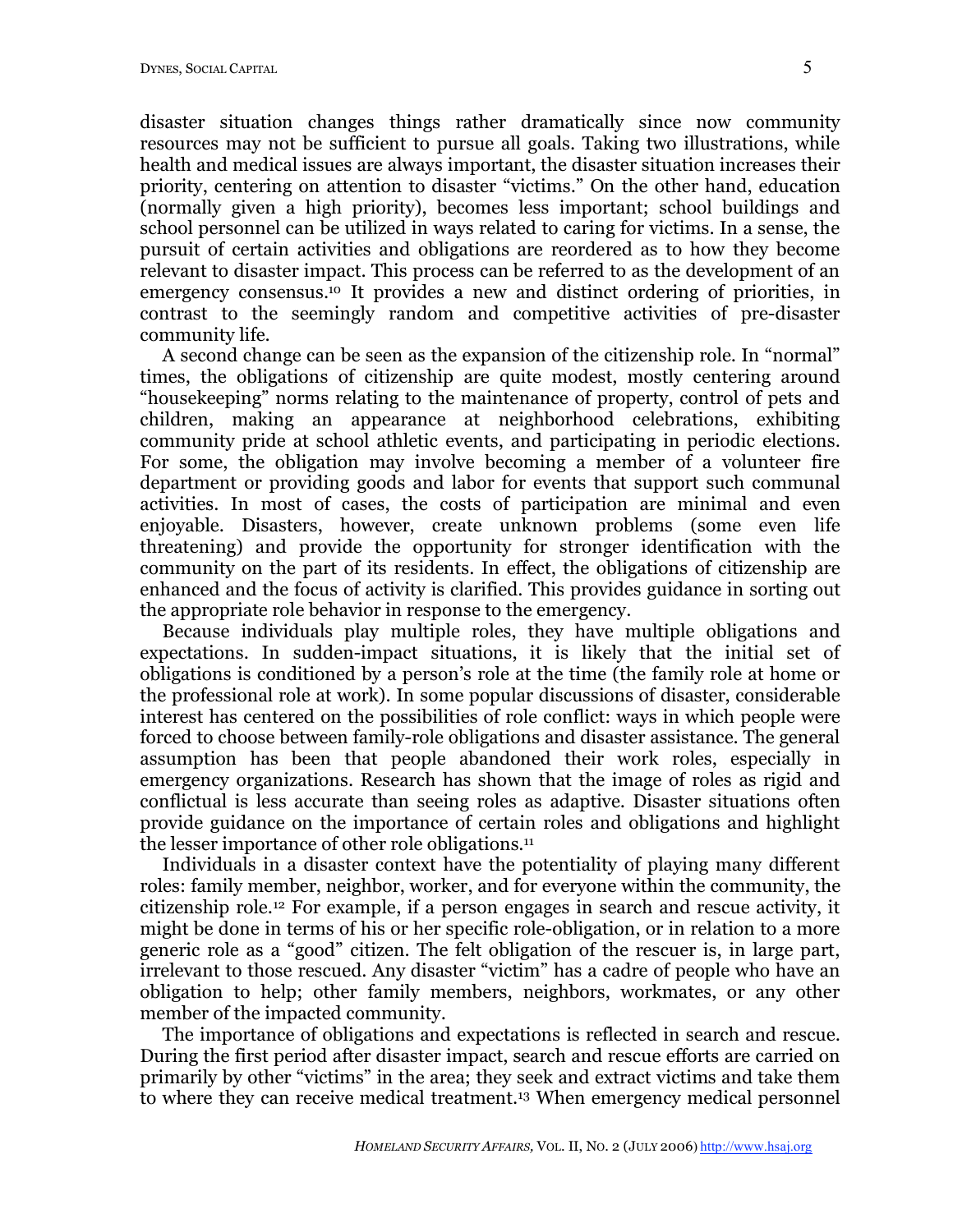arrive on the scene, they have to use the knowledge of neighbors to locate remaining victims and the members of the community continue to help in all phases of the rescue operation. Much of the rescue operation will be terminated when formal rescuers arrive. In the 1980 Italian earthquake, ninety-seven percent of the entrapped and injured victims evacuated and transported to medical care were rescued by bare hands and shovels, not heavy equipment. <sup>14</sup> This illustrates the importance of social networks. Of those who were trapped and living in singleperson households, forty-six percent were rescued, as compared to sixty-one percent of people living in multiple households. People living in single households experienced a death rate 2.4 times higher than those living in households with one or more of the household present. Michael LeChat suggests that, given the usual delay in the arrival of external rescue teams and equipment, there is a need in earthquakeprone areas to educate local communities in rescue procedures, particularly since the longer a person is trapped, the higher the mortality rate.<sup>15</sup>

An excellent study of search and rescue following a gasoline explosion in Guadalajara, Mexico, in which victims had been buried alive and rescuers were near them, comments on these findings:

People did not participate in the search and rescue efforts at random. Instead, their participation was a function of the strength of their preexisting social linkages and interdependencies with the victims and fellow rescuers. Their search and rescue efforts were part of a stream of ongoing social relations in which people participated, and from which their activities on behalf of their relatives, friends, acquaintances, or even strangers obtained meaning. The rescuers prioritized life; all human life was precious for them but the lives of those socially closest to them were deemed more important.

The chances of people surviving the blast were directly proportional to the presence among the searchers of a person or persons who cared for the victim and who knew the victim's likely location at the time of the blast.16

Even the decision to seek medical help on the part of the victims is not necessarily obvious. A study of a sample of tornado victims in Edmonton, Alberta indicated that while 15.3 percent of the victims made that decision themselves, family and friends made 28.6 percent of the decisions. While 19.4 percent of the respondents did not know how the decision had been made, only 26.5 percent of the decisions were made by some 'official' source. In addition, about forty-five percent of the victims were provided transportation to medical attention by family, friends, and others; about the same percentage were transported by official means (ambulance, in the car, or by a casualty bus). 17

In other contexts, family obligations continue to be important. "When people evacuate, they commonly do so as group members – most typically the group is a family unit. This means that evacuation planners at any level of government must explicitly recognize the social webbing and seek to design plans that complement it, rather than neutralize it."18 When families evacuate, where do they go? Some studies show that up to eighty-five percent prefer to go to relatives and friends, rather than to public shelters.19 That preference to stay with friends and relatives is reinforced by invitations offered by kin. A study of the May 1980 eruption of Mt. Saint Helens indicated that almost thirty-five percent of the evacuees were contacted first by someone at their evacuation destination.20 All of this suggests that behavior during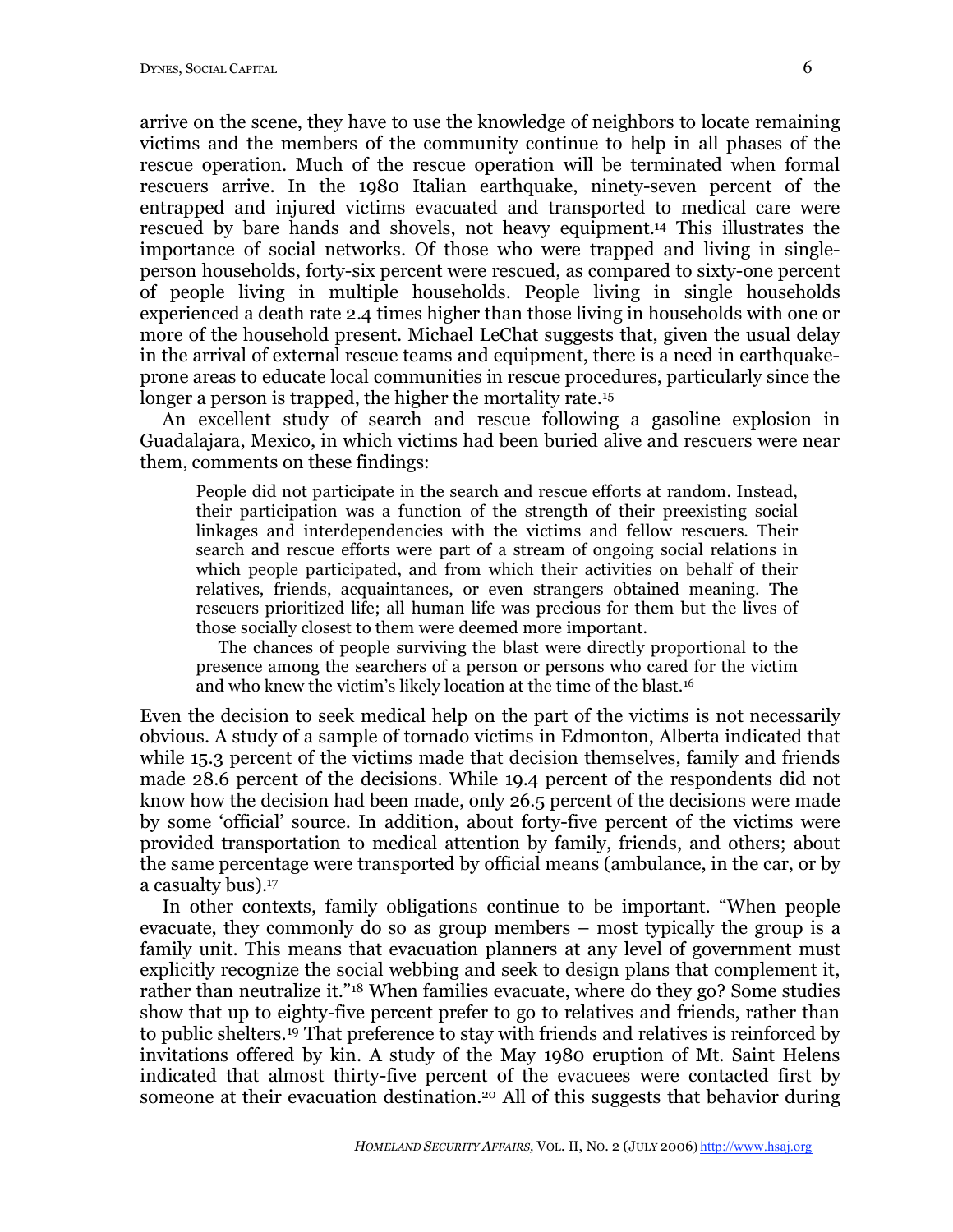the evacuation phase is prefigured by normal daily routines and action choices are guided by obligations that existed prior to the disaster situation. 21

In a study of the 1985 Mexico City earthquake, which used a sample of the entire city population, ten percent of respondents indicated that they left their homes in the year after the earthquake; eighty-six percent went to relatives and another five percent went to friends. Of the people included in the study, 11.2 percent indicated they had temporarily sheltered relatives or friends in their own homes sometime during the year following the earthquake.<sup>22</sup>

While the previous examples emphasize the importance of family and neighborhood obligations, there is another source of obligations that are reflected in what we called earlier the expansion of the citizenship role. Residents feel obligated to participate in actions that will reduce the threat to other members of the community, even if family and other relatives have not been directly impacted by the disaster. A disaster occasion is characterized by a significant number of volunteers who become involved in a wide variety of assistance activity. Media depictions of volunteer activity often imply that the outpouring of volunteers is a consequence of "failure" on the part of organizations to mobilize regular employees. Or volunteers are seen as an interesting, but not very significant, source of help; at times, the reliance on volunteers is seen to support the argument for increased external help. In the Mexico City study cited above, there was an opportunity to ascertain the extent of volunteer activity and the ways in which volunteers had become involved. About ten percent of the sample indicated that they volunteered immediately after the earthquake. Such a percentage may seem small, but given the population base of Mexico City (one of the largest urban areas in the world) ten percent represents over 2,000,000 people – certainly a significant volunteer response.

Most of these volunteers either engaged in search and rescue or helped in the procurement and processing of supplies. Nearly half indicated that they had worked four days or longer, and almost eighteen percent had worked ten days or more. In terms of daily time commitment, forty-five percent said they had worked an average of nine hours a day. The volunteers were not just from the areas of the city immediately affected by the earthquake, but from all over the city; people who had no direct family or kin ties to the victims. This significant volunteer response occurred within the context of an estimated loss of less than two percent of the city's housing stock. Among our sample, only 5.5 percent suffered considerable damage to their housing, plus disruption of all utility services.

The volume of volunteers often creates a different type of problem for emergency managers. Instead of anticipating the lack of volunteers, a more important problem emerges: how to make the most effective use of the volunteers in realistic emergency activities. (Some community organizations will have extensive experience in utilizing volunteers in other situations.)

The importance of obligations and expectations as a form of social capital in disasters can be stated negatively in the following way. Socially isolated individuals are less likely to be rescued, seek medical help, take preventative action (such as evacuating), or receive assistance from others in the form of shelter. Conversely, existing social networks provide effective search and rescue in removing victims, helping them to seek medical attention, and providing transportation to medical help locations. The same social networks provide motivation and encouragement to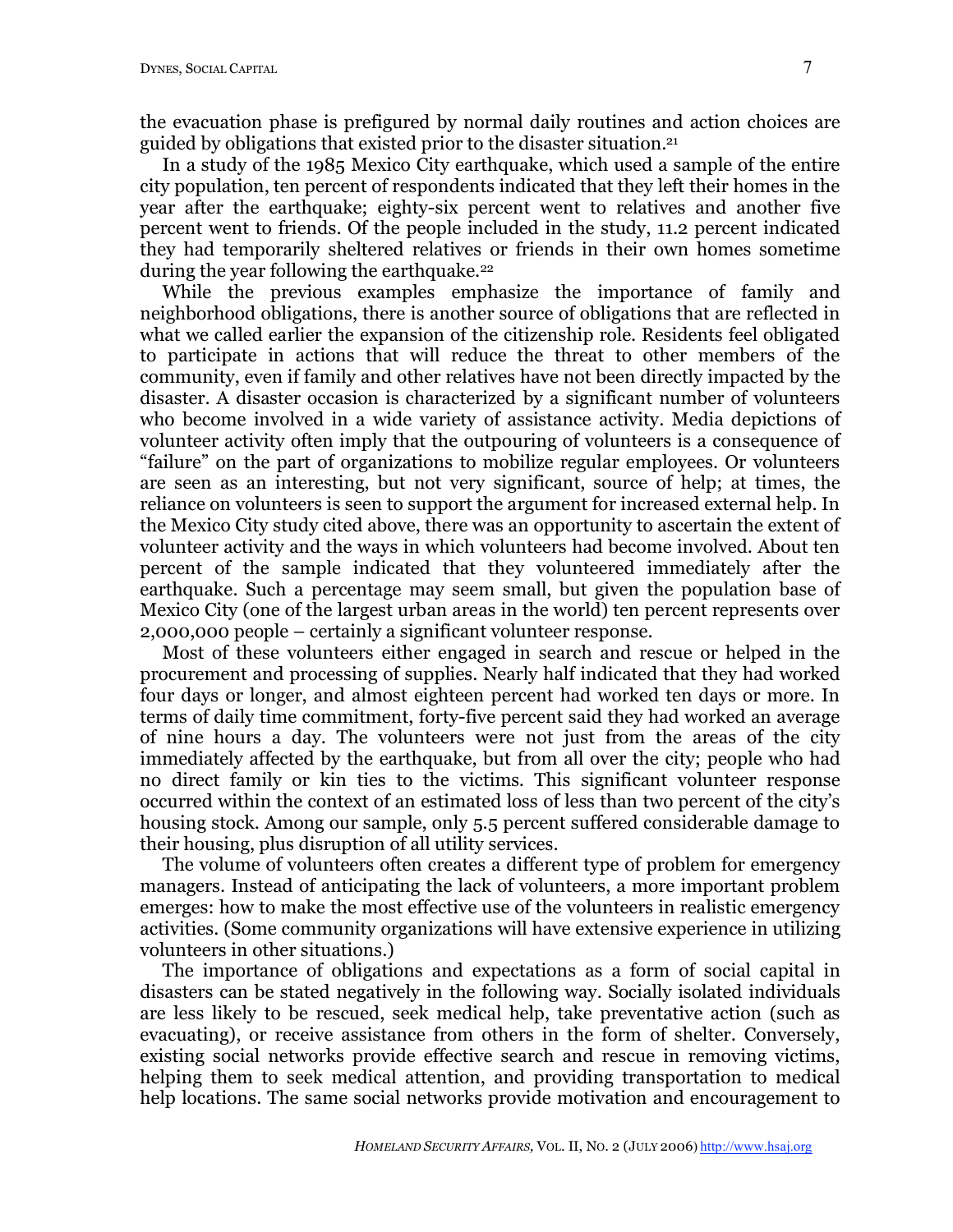take preventative action, such as evacuation, by their willingness to provide temporary shelter as well as longer-term housing assistance. These same social networks are the channels that motivate volunteers to provide labor for important disaster-related tasks, which compensates for losses in physical capital.

# **INFORMATIONAL POTENTIAL**

The role of informational potential as social capital can be identified in several different aspects of disaster behavior. Certainly, one of the universal observations regarding emergency situations is the increased need for information and the actual increase in information: The increase does not necessarily fit the need. When situations change, and a disaster is a classic case of a sudden change in reality, both individuals and social units need new information to orient their actions. For social units representing the community, this may mean "damage assessment" of what actually happened. Prior to impact, individuals may need to gather information for preventative action. Again, social networks provide the channels whereby individuals develop a perception of risk and are motivated to take some type of preventative action.

To illustrate this point, both warning and evacuation will be discussed in the context of information potential. There have been times, in certain situations, when "officials" have been reluctant to issue warnings based on their assumption that "people" would panic. In addition, evacuation has at times been discussed as a "failure of will" on the part of citizens who were trying to avoid some kind of threat. Fortunately, those assumptions are increasingly rare. But there are still troublesome assumptions, on the part of emergency managers, that the best way to warn people is to provide "official" public information through the media. This is based on the assumption that individuals will watch television or listen to the radio, hear the official warning, and consequently take the recommended action. Research-based descriptions of the warning process and effective evacuations underscore ways in which the "public information" imagery is likely to fail, however, and show how social capital is an important element in effective action.

In examining the research base on warning and response, Colleen Fitzpatrick and Dennis Mileti outlined the process in five different steps: hears, understands, believes, personalizes, and decides/responds. <sup>23</sup> Each of the stages is interactive and independent of individualistic mental stages. Other people help you "hear"; not everyone watches the media all the time. Others help you understand and believe; people still talk to one another. Others help personalize the message, pointing out that the general message actually applies to the current situation, and then assist in discussing appropriate action. Research has shown that if protective action is not taken, there is an effort to seek additional information. That is, the process is iterative. As Fitzpatrick and Mileti point out: "People respond to warnings through a social psychological process...which persons in an endangered public do and do not hear, understand, believe, personalize, and respond to emergency warnings is not the result of chance."24

Ronald Perry has developed a model to understand how people comply with an evacuation plan in a sample of three different disaster models. He underscores the importance of the social nature of the warning process, emphasizing the importance of warning-source credibility and the way in which warnings are confirmed by other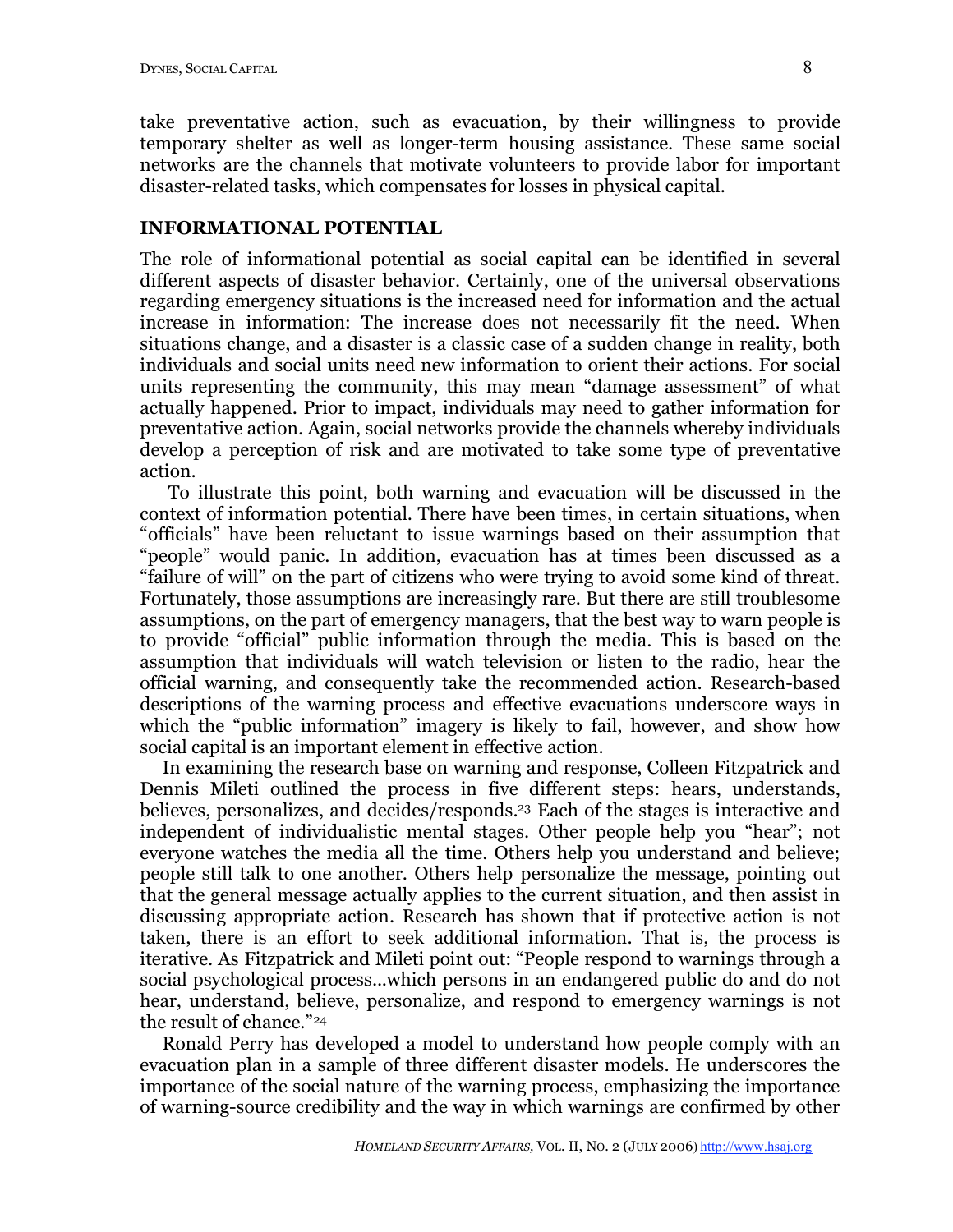people; he also considers the content of warning messages. Perry notes, "The three events studied here represent comparable events in that each involved some forewarning and was characterized by definable speed of onset, duration of impact, and scope of impact." He adds, "the idea that the same model will predict evacuation behavior in connection with a flood, a volcanic eruption, and a hazardous materials incident, calls into question the popular strategy of classifying research on disaster events in terms of the type of event (e.g. Natural versus Manmade)."25 Perry also includes family context in his model since evacuation is not individualistic; families evacuate as a group or, when missing members, only when those missing members are determined to be safe (although in Perry's samples, no family member was missing at the time of evacuation).

The importance of social networks for informational potential can best be appreciated when there are failures to take protective action. One such example, described by B.E. Aguirre, examined the conditions whereby the community of Saragosa, Texas was not provided tornado warnings. Saragosa, an unincorporated town in Southwest Texas, had a population of 428, and there were twenty-nine known deaths from the impact of the tornado. The community, comprised almost entirely of residents of Mexican-American descent, was part of a geographically large county. The description of the possible path of the tornado in warning messages was difficult to identify in familiar locational terms for those in the community. A major element in the warning's failure was that almost the entire community watched *Univision*, the national Spanish television network, which did not provide localized weather information. While some local radio stations did provide some warning messages, there were difficulties in making distinctions, in Spanish, between a tornado watch and a tornado warning, and the weather conditions immediately prior to the tornado provided few clues of the impending danger. As a result, the population of Saragosa did not receive the official warning messages, because their own social networks were isolated linguistically and geographically from the Anglo networks.

The importance of social networks as information potential is not undermined by the presence of several social networks within the same community. Certainly one of the key tasks of emergency managers is to understand the plurality of networks and how they might require different channels to convey important messages rather than assuming that a single media source will reach a mass audience and that all groups within the community will be part of that mass. This issue will become increasingly important since the 2000 census points to the growing diversity in the U.S. population; both television and radio address an expanding number of diverse audiences, reflecting distinctly different social networks. Returning to Fitzpatrick and Mileti's formulation of the warning process, if people do not hear, it is impossible for them to understand, believe, personalize, or decide and respond.

### **NORMS AND EFFECTIVE SANCTIONS**

Effective norms constitute a powerful form of social capital. This form of social capital facilitates certain actions and constrains others. Allan Barton suggested a series of relationships between a disaster event and the emergence of altruistic behavior that continues to have considerable face validity.26 Examples include: (1) The higher the proportion of victims and the average loss, the more communication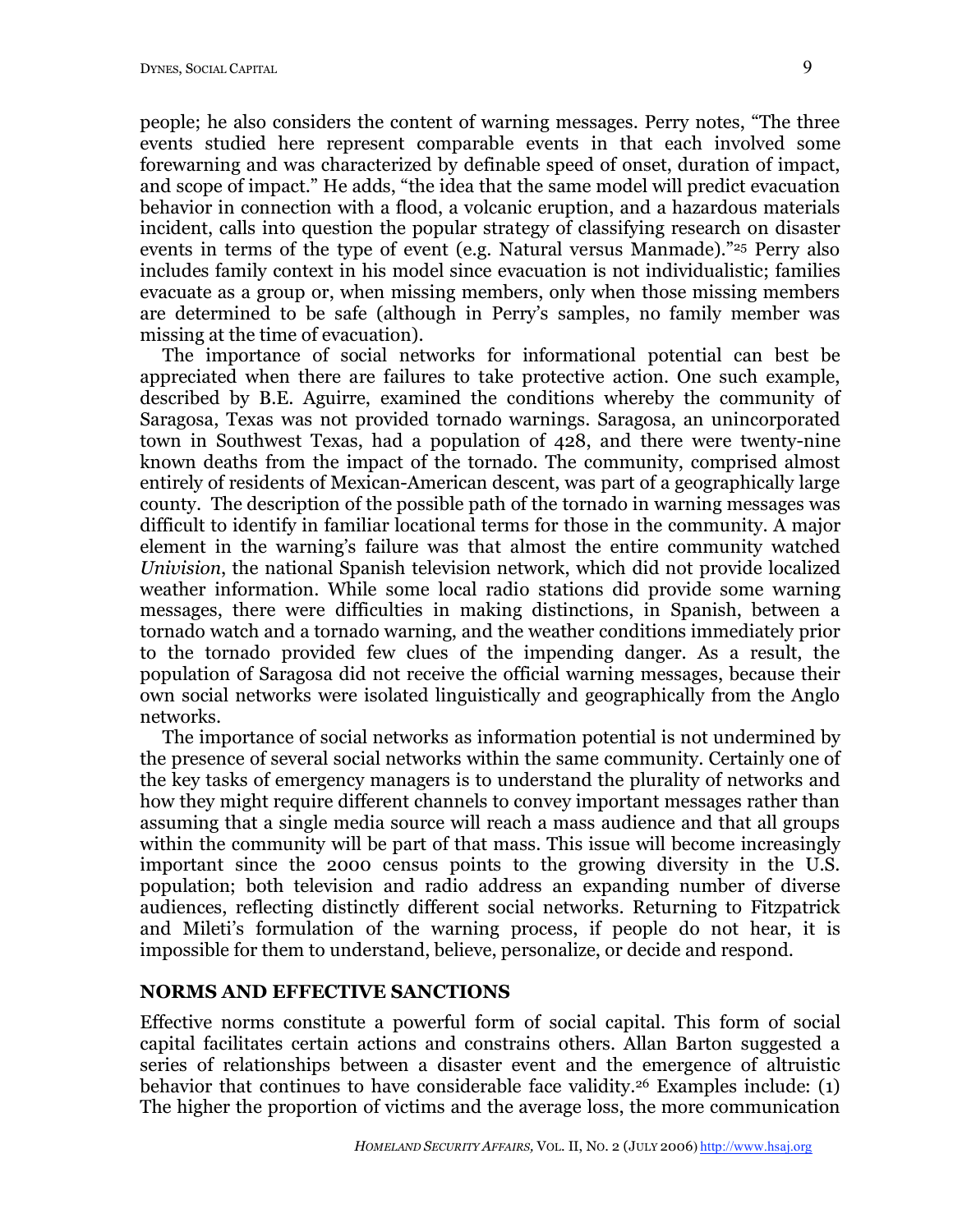and knowledge there will be about the losses suffered by the victims; (2) When informal social connections are strong within a population, the sufferers are more likely to be more salient as a reference or identification group; (3) Social randomness of impact influences beliefs about the causes of the suffering; (4) The more communication and knowledge there are about the losses suffered by the victims, the more people will feel sympathetic towards them; (5) The greater the informal social connectedness of the community, the higher the percentage of members with opportunities to help victims; (6) The greater the proportion sympathetic to the victims, the more people will actually help the victims.

These propositions suggest that many disasters produce the optimum conditions for the development of altruistic norms. Disasters are relatively free of ideological disputes about cause, which tend to reduce channels of communication. If impact is sudden and creates socially random damage, this makes for greater saliency of sufferers as a reference group. All these conditions combine to create obligations to help and to emphasize helping as a community norm. The widespread perception of the community norm increases the actual behavior of helping.

In addition to the conditions that provide normative support for helping behavior, the development of an emergency consensus, mentioned earlier, provides a ranking of values and suggests that care for victims and the restoration of routine community services should assume high priority while education, leisure, and non-critical work efforts can be set aside until the higher priority goals are achieved. In addition to the effort directed toward high priority goals, there is a reduction in enforcement of what is seen as inappropriate norms for the situation. For example, conventional norms, which enforce appropriate work dress, are ignored; coats are replaced by jackets and dresses are replaced by slacks. In addition, certain conventional bureaucratic norms are abrogated – expenditures that require two signatures are made with one; meetings based on appointment are replaced by meetings based on need. In all of these actions, there is a greater informality and less attention to status. (In fact, one indication of the end of the emergency period is when such norms are re-sanctioned again.)

There are two situations that deserve mention here since they are, seemingly, attempts to sanction appropriate disaster behavior. First is the admonition frequently made by emergency officials in the media urging people not to panic. Second is the reassurance coming from various agencies that these agencies are doing "everything" to prevent looting. Both of these repetitive themes, accentuated during the emergency period, suggest that panic and looting are frequent and problematic in these situations. Research suggests otherwise, although this review centers on conclusions.

Panic describes a condition of acute fear coupled with flight. While extremely rare, it can occur when certain conditions are present – when people are aware of a specific threat to themselves, perceive they are entrapped, and are isolated from others – producing feelings of social isolation. These conditions are rarely found in disaster situations.27 Many "victims" do have some anxiety and, in certain situations, flight may be a very appropriate response, especially if it is an evacuation.

It is obvious that the admonition not to panic is sometimes an expression of "macho" ideology. At other times it is an official message designed to encourage behavior an agency might desire, rather than letting individuals decide for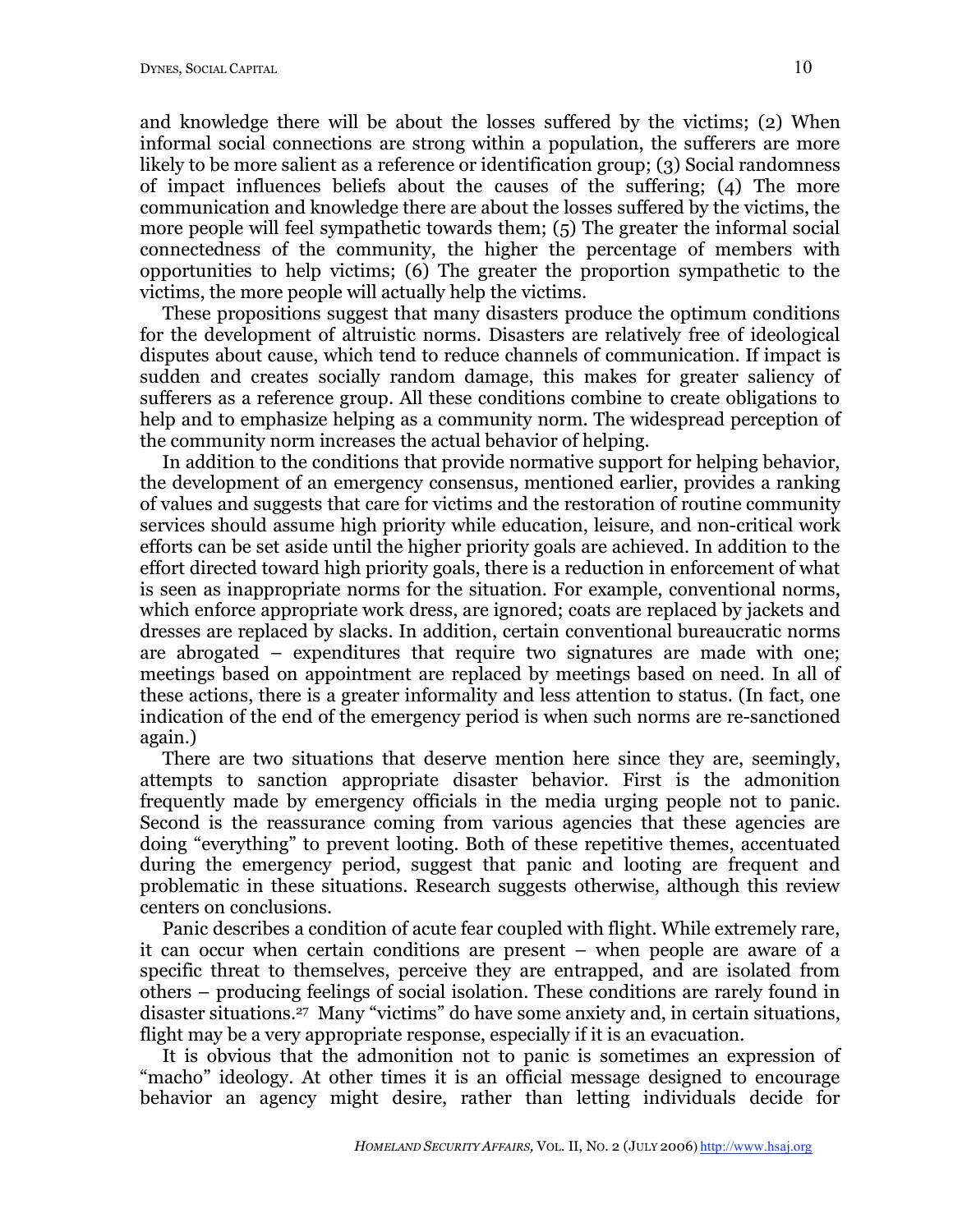themselves, regardless of the "official" plan. In any case, such admonitions have little effect in curbing behavior that probably would not occur anyway. On the other hand, the belief that panic is a widespread response to disaster can be self-destructive if officials are reluctant to issue warnings and alerts because they fear citizens will panic if informed about potential risks. Otherwise, the ritual of reminding others not to panic is as effective as parental warnings to be good.

A second situation deals with the strong media focus on various efforts to prevent "looting." Such reports seem to suggest that looting is widespread and problematic during disasters. The concept of looting conjures visions of an invading army, but the evidence suggests that looting is a rare occurrence in natural disasters. Nevertheless, the image of disasters followed by the looting of property persists. <sup>28</sup> The primary explanation for this discontinuity – between popular conceptions and the absence of evidence for the behavior – centers on appropriate norms regarding the proper use of community resources after a disaster.

Property has reference *not* to any concrete thing or material object, but as a shared expectation about what can or cannot be done with respect to something. Property thus is a type of social relationship – a shared understanding about who can do what with the valued resources in a community. These understandings are widely shared and are embedded in legal norms indicating the appropriate use, control, and disposal of valued resources within the community. Those norms change radically in what are seen as wide-spread emergencies; the concern for property norms are reflected in the fear of looting. In this, the fear may be real but the behavior is infrequent or absent:

In natural disasters, in American society at least, there quickly develops a consensus that all private property rights are temporarily suspended for the common good. In one way, all goods become community property and can be used as needed for the general welfare. Thus, warehouses can be broken into without the owner's permission to obtain generators necessary to keep hospitals functioning, and the act is seen as legitimate if undertaken for this purpose even though in a strict sense the participants might agree that it was technically an act of burglary. However, the parties involved, the local legal authorities and the general public in the area at the time of the emergency do not define such actions as looting and would react very negatively to attempts to impose such a definition.

On the other hand, there is very powerful social pressure against the use of goods for purely personal use while major community emergency needs exist. In a way, the individual who uses anything for himself alone is seen as taking from the common store. The new norm as to property is that the affected group, as long as it has emergency needs, has priority. 29

In both of these instances, panic and looting, there are convictions that such behaviors are both common and problematic. Perhaps the only way to resolve this contradiction is to see these convictions – that people behave badly in disaster – as symbolic sanctions for "appropriate" behavior in disaster, the recommended etiquette for unusual circumstances. Such concerns are symbolic reminders, not effective sanctions, aimed at preventing these behaviors from emerging. Again the preoccupation with preventing looting often leads to the allocation of security personnel to non-existent or trivial tasks. On the other hand, such an allocation is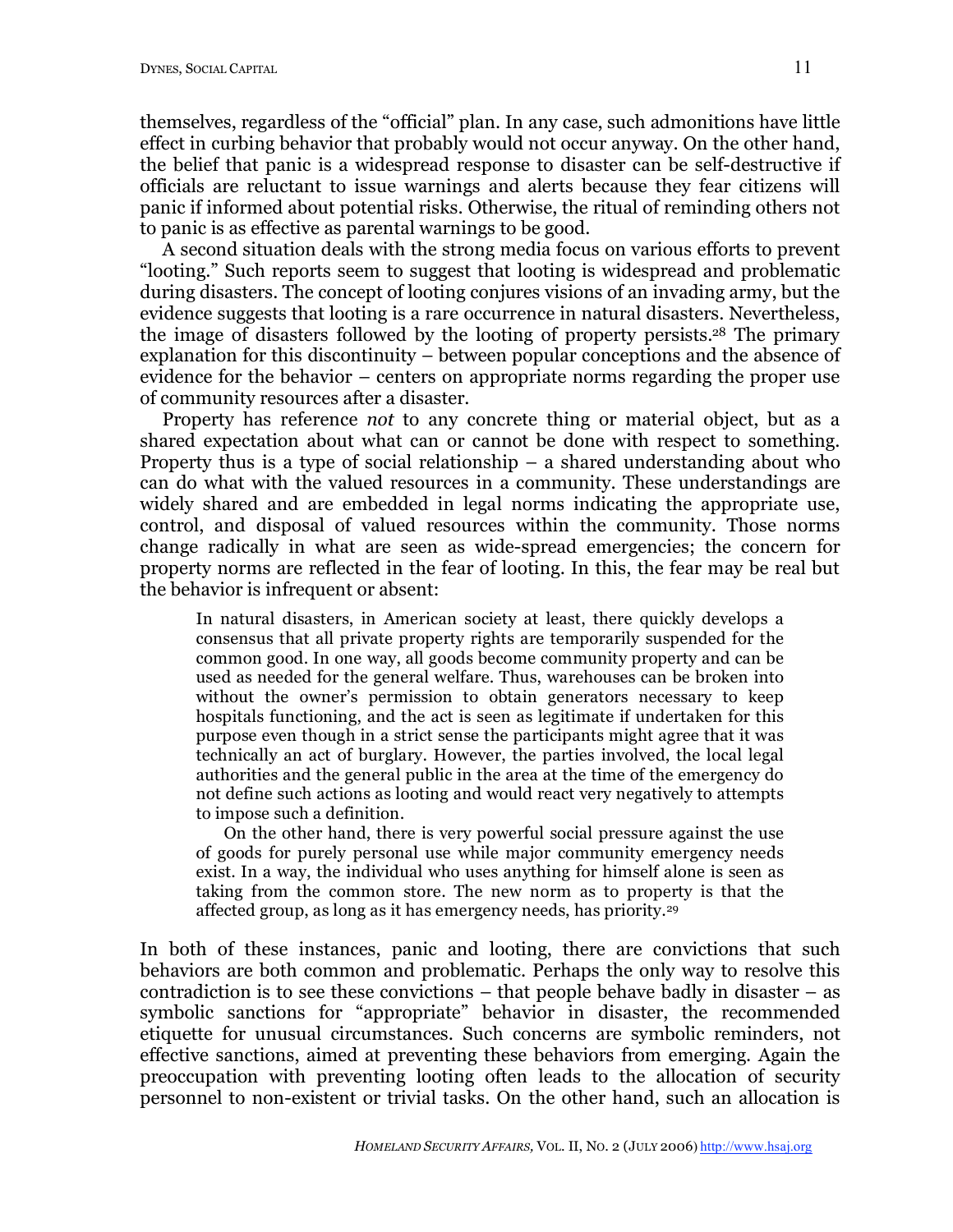likely to be successful since prevention is quite possible when the problems do not exist. Consequently, the concern for these issues following a disaster does not mean that they are, in fact, problematic, but rather that disaster provides the opportunity to celebrate the virtues of rational behavior and respect for property.

Finally, there are two special circumstances worthy of note. First, a number of researchers have commented on the development of "disaster subcultures." For example, Dennis Wenger has noted:

...in fully developed subcultures, the local community may not even perceive or define the impact of a disaster agent as being "disastrous." Some communities have institutionalized their mode of response to the point that they view such events as floods as simply nuisances or possibly even look forward to the flood period as a time of "carnival."30

Such subcultures arise in communities that have repetitive experiences with a particular agent so that the disaster occasion becomes a part of the annual calendar of community life. Norms-appropriate behaviors are already in place to cover the situation. Such subcultures tend to develop in communities where there is a considerable amount of instrumental knowledge based on previous experience.

A second circumstance has come about through the adoption of emergency planning by emergency organizations, especially those in the public domain with disaster responsibility. In this instance, there is the development of norms applicable to emergencies, which remain "latent" in non-emergency times. These may involve a responsibility to monitor particular hazards, planning for work force reporting and shift extension, and mechanisms for communicating organizational information to employees. Many of these latent emergency norms are simply extensions of routine organizational activities. The sanctions for violating these norms in an emergency context are already embodied in the reward and punishment system of the organization. So the emergency norms are unique only in the sense of the timing of their implementation, but they are based on the pre-disaster structure of these organizations. The transition does not lack continuity and is rooted in familiarity.

While disasters are frequently seen as situations of normative disorganization, in fact the social processes provide the conditions for priority and effectiveness. The development of the emergency consensus gives high priority to care for victims and the restoration of essential community services, and de-emphasizes other usual community activities so that human and material resources can be reallocated to the higher priority tasks. The conditions are such that altruistic norms are supported. Some of that support takes the form of rumors, moral tales, and stories that underscore appropriate behavior for the situation. The emphasis on, and spread of, emergency planning have provided guidance for appropriate behavior in emergency situations. All of these factors provide significant social capital for emergency situations.

## **AUTHORITY RELATIONS**

To treat authority relations as a form of social capital in disaster response seems paradoxical, especially when a conventional view of disaster is seen as the prototype for social disorganization, primarily from the loss of authority. This conventional view of the loss of authority during disasters has been the rationale for public policy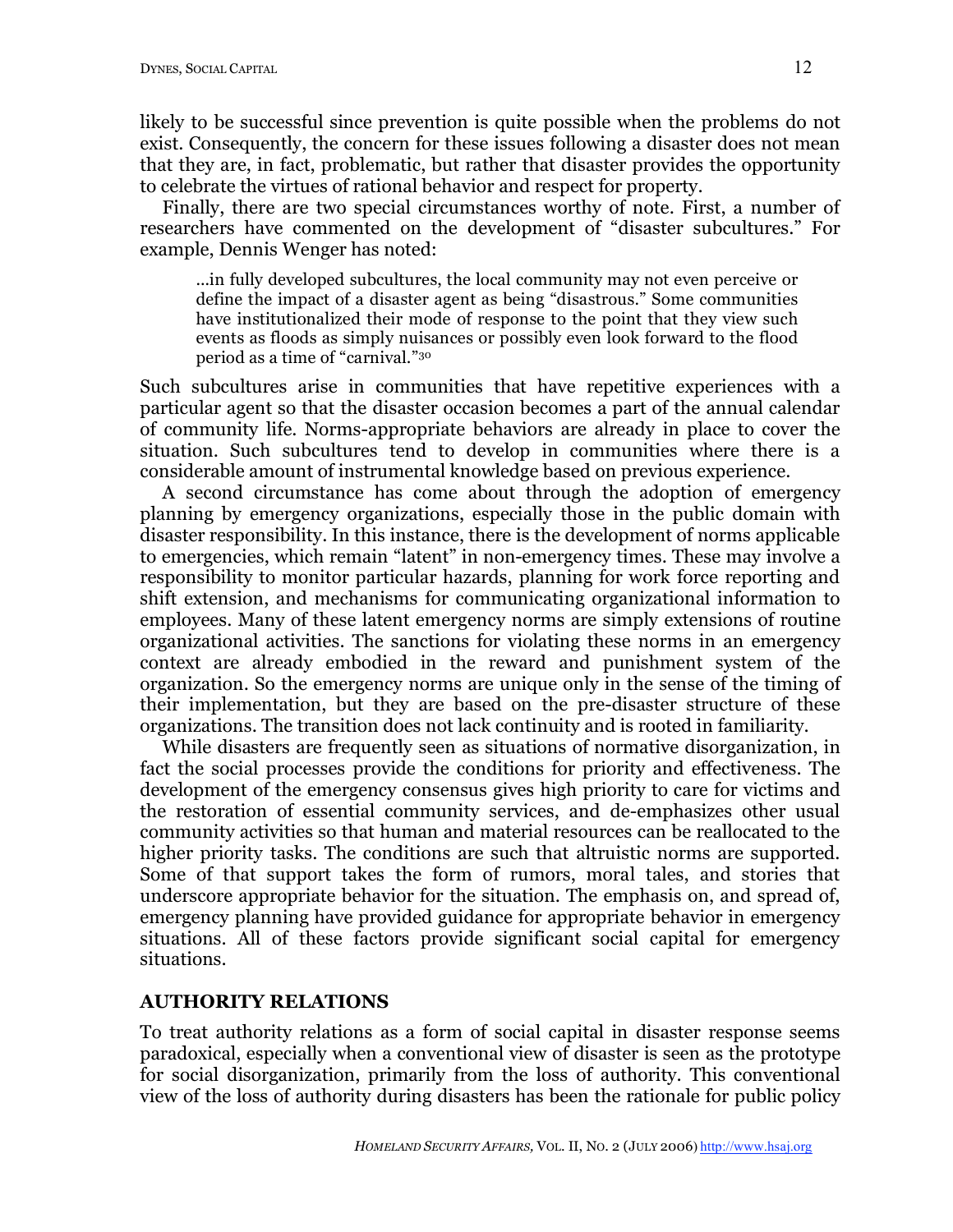arguments for the necessity to create "command and control" structures as a central feature of emergency management. On the other hand, in American society in particular, there has always been a popular skepticism of authority of all kinds and a particular distaste for those who claim authority without any social justification. This suggests that it is difficult to create authority for special situations. It also suggests that most forms of authority relations continue as social capital in disaster and that other forms can be modified, adapted, and transformed to fit the particular circumstances. Consequently, it is useful to talk about authority relations in the context of family and neighborhood, community organizations, and the community as a social unit.

# **Family Authority**

As has been suggested in the discussion of obligations and expectations, family authority does not break down. In fact, family units continue to make allocative decisions as to how family resources are used. For example, in search and rescue efforts, family members can be "released" to assume certain disaster tasks while others take on additional family duties; a husband and wife may become involved in search and rescue efforts while assigning the oldest child or a grandparent to deal with childcare during that time. Too, it is quite common for certain emergency roles to be filled by families rather than individuals. A wife may have responsibilities to open and maintain a shelter operation for evacuees, while her husband and children deal with the shelter's day-to-day maintenance; children might be moved out of their bedrooms to house relatives whose houses have been damaged. These are all allocative decisions on how to use family resources, made within the usual family authority structure and through the usual decision processes. None of these decisions can be "mandated" by the community and none of them is planned or even anticipated, but they occur and constitute social capital. None of the activities violates or changes previous family authority.

# **Organizational Authority**

Existing community organizations carry most of the burden of disaster response. The pattern of organizational involvement has been well documented by what has been observed in a variety of disaster occasions.

| <b>STRUCTURE</b> | <b>TASKS</b>        |                      |
|------------------|---------------------|----------------------|
|                  | Regular             | Non-regular          |
| Old              | Established Type I  | Established Type III |
| <b>New</b>       | Established Type II | Established Type IV  |

Figure I **Pattern of Organizational Involvement**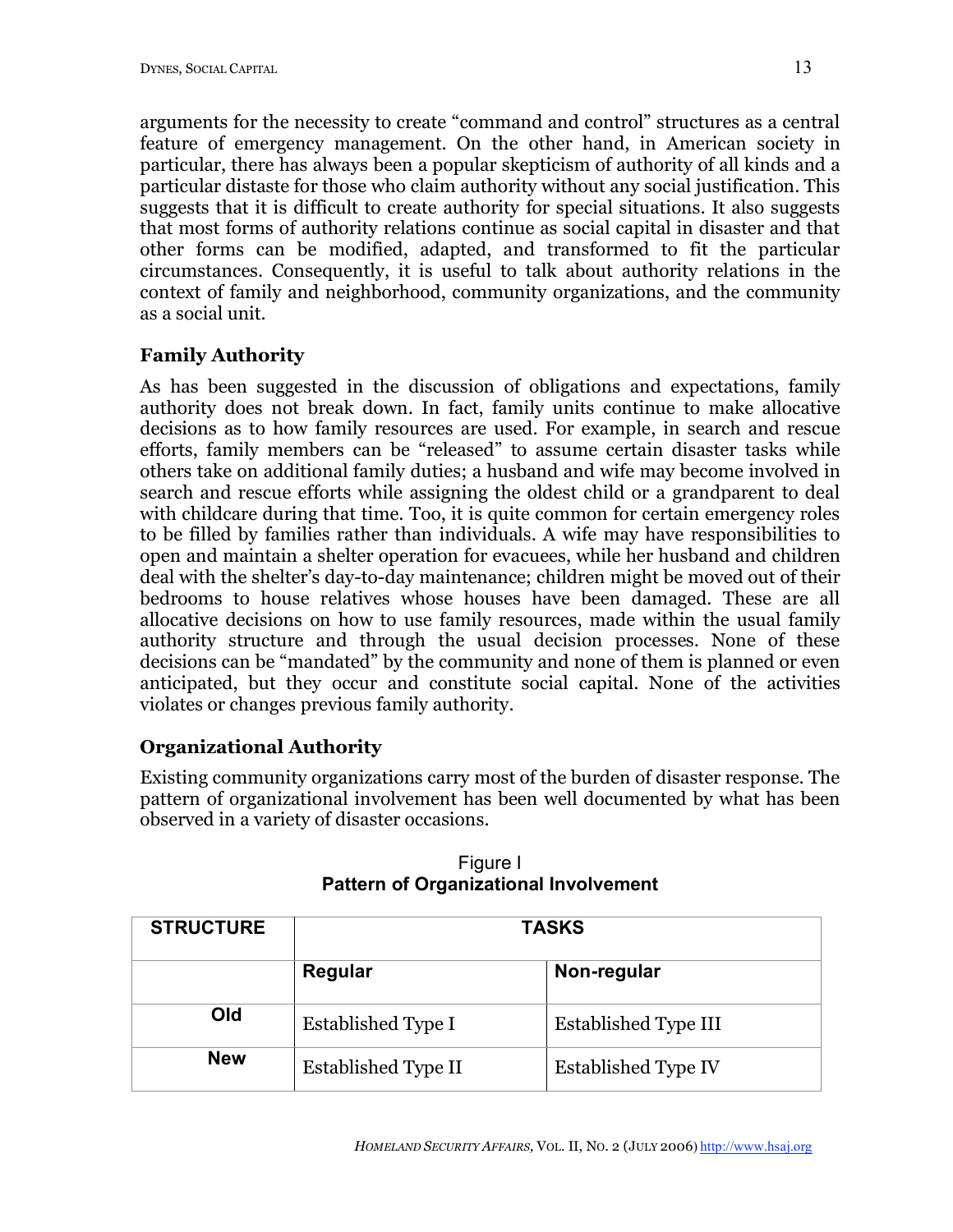Four types of organization reflect two dimensions: structure and tasks. Some organizations perform the same tasks in disaster response that they normally do, but others take on new activities. Too, some organizations function with the same basic relationships among members during the disaster response than they had previously. In other cases, totally new structures emerge. By cross-tabulating the two dimensions (structure and tasks), four different types of groups can be identified.<sup>31</sup>

Using that typology, the implications for authority relations can be assumed. For example, established organizations (Type I) become involved in disaster response with the same authority relationships that existed prior to their response. A Type II organization continues with the same authority relations, but with expanded size and volunteers with previous involvement in the organization (and thus knowledge and some experience with the normative authority structure). Type III organizations have a pre-disaster existence, but extend their activity by dealing with realistic disaster tasks. This might be exemplified by a construction company that becomes involved in debris removal or a church group that takes over responsibility for a temporary feeding operation. While there are new tasks, the pre-disaster authority relationship continues. These personnel constitute a group rather than individual volunteers and, in their actions, they maintain their pre-disaster structure.

The only type not to have a pre-disaster history is the Emergent Organizations (Type IV). While there is a considerable literature on emergence, there has been little direct attention given to issues of authority relations.32 One of the most complete descriptions of a work crew that emerged in the aftermath of a tornado is Louis Zurcher's discussion of the social psychological functions of ephemeral roles.33 In that description, Zurcher emphasizes the development of a division of labor among the participants and the emergence of group solidarity. His description suggests that an emergent group that develops around an "immediate" need in the post-disaster environment is very task-related and the focus is on the division of labor necessary to accomplish those tasks. His description focuses on the process of differentiation; the work groups dissolved prior to any attempt to institutionalize and insure their continuity.

It is important to note that the different organizational patterns also have different combinations of social capital. For example, Type I organizations enter the emergency with homogeneous relationships – bonding relationships that strengthen the social capital that exits prior to the emergency period. On the other hand, Types II and III are usually a mixture of bonding and bridging relationships. Type IV emergent groups link parts of the community structure together, a linking necessary for the new tasks at hand. Such linking may have been unnecessary prior to the collective cooperative response. One consequence of this activity is to strengthen the identity of members of the community under crisis.

The pattern of involvement indicates that authority relations within organizations provide the social capital necessary for the overall emergency response. Authority relations do not have to be reworked in the disaster context and the return to the pre-disaster authority context is usually an easy transition. Emergent groups, however, constitute a newly-created form of social capital for dealing with newlycreated and unanticipated problems. These groups tend to be task-oriented and the relationships within the groups tend to be based on an emergent division of labor in which authority relations are built on function rather than status.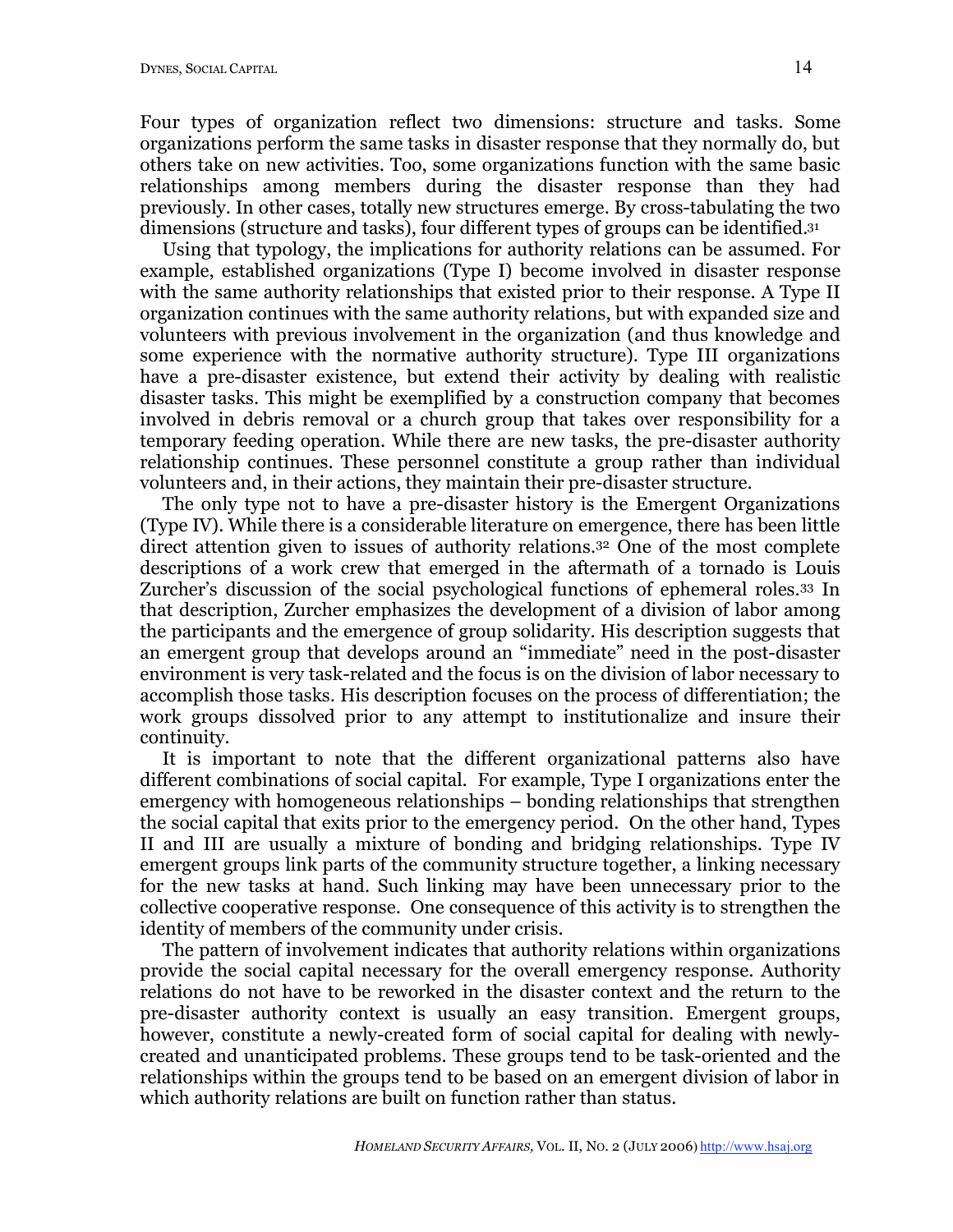# **Community Authority**

There is a widespread perception, especially by the media, that there is confusion and disorganization within the community authority structure immediately after disaster impact. Such a perception more accurately describes a "natural" process whereby the community is able to achieve coordination of the many necessary tasks, some of which are new to previous community experience. In the early stages of disaster impact, there is uncertainty as to what has happened and urgency to act – to do something – on the part of community members. Mistakes may be made. Some organizations may allocate considerable resources to obvious, visible problems, which might not be central, given a more inclusive view. Some may over-mobilize, resulting from members wanting to do something. Others may find it confusing that volunteers are already doing tasks that organizations see as their exclusive province. Some organizations may find that they cannot "work" until another organization finishes its tasks. For example, one cannot transport injured people to the hospital until roads are cleared (what some call sequential interdependence).

These problems begin to be solved with efforts to coordinate community activity. Coordination is often a by-product of the search for information and leads to the development of a coordinating locus within the community (usually centered in the local government) that has come to terms with priorities. 34

In this process of developing coordination, organizations with pre-disaster legitimacy continue. Police deal with social order and traffic. Fire departments deal with fire and other safety problems. Public Works departments deal with utilities and road problems. Hospitals and medical personnel deal with the injured. While some organizations might find themselves working with segments of the community for the first time in a new relationship, even emergent groups are an amalgam of predisaster authority relations rather than something completely novel.

In fact, the basis for the emergence of coordination of disaster tasks within the community is the pre-disaster authority structure. Thus, it is an important form of social capital. While some organizations may not be disaster relevant and may not be involved, others may play roles more important than those of their pre-disaster status. But the basic structures of the organizations that deal with the health and welfare of the community maintain their importance during the emergency period. In many ways, the priority of disaster-related tasks makes decision-making more rational. And one can argue that such decision-making is more effective than the diffuse and individualistic decision-making norm in the pre-disaster situation. In any case, the authority structures within families, within community organizations, and in the community as a whole generalize from their pre-disaster patterns and serve as the base for the community effort in the emergency period. They do not have to be changed or radically modified. Continuity is the dominant theme and familiarity is a consequence.

## **APPROPRIABLE SOCIAL ORGANIZATION**

One result of a reordering of community priorities, as reflected in the emergency consensus, is that not only are certain tasks given high priority, but other activities are assigned low priority in the overall emergency needs. This means that many community members can be allocated disaster tasks, which can greatly increase the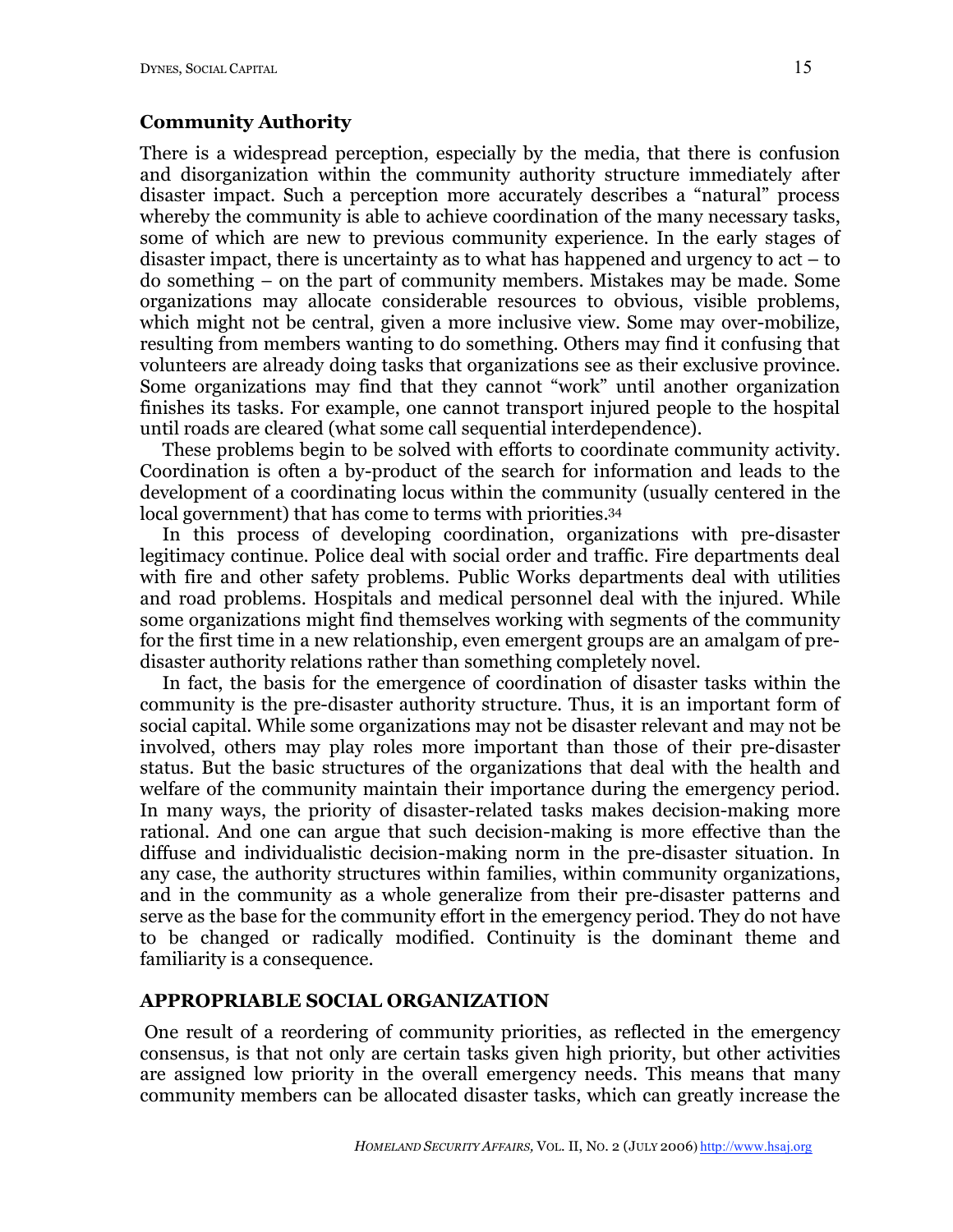available work force. Two forms of this reallocation of social capital are more common: Type II Expanding Organizations and Type III Extending Organizations (See Figure I).

Expanding organizations are designed to utilize volunteers who have previous contact with the organization. These individuals express their helping behavior through conventional social organization. They are members of or participants in an organization that has emergency responsibility in its charter and so has established plans that call for the addition of personnel to meet disaster needs. These organizations have a latent structure that is activated when emergencies occur. This latent emergency structure has, in its preplanning, already specified the necessary roles and relationships. When such a plan is activated, those who have positions in the emergency organization are notified by a call-up system or may report to assist simply by their recognition of the presence of conditions on which the plan is based.

Such a system for channeling helping behavior is characteristic of most traditional emergency organizations, such as police and fire departments, civil defense offices, Salvation Army units, public works organizations, and local Red Cross chapters. A police department may have an auxiliary police unit that is activated under certain conditions. The norms that guide helping behavior already exist within the predisaster organizational structure and, in addition, the volunteer is placed in preplanned social relationships. The volunteer fits into a rank structure within the auxiliary police unit, and the relation of the regular departmental authority structure has already been established. These structures allow for relatively efficient matching of personnel to tasks at hand in an emergency.

The second form of social capital reallocation, extending organizations, can best be described as a group of volunteers or members of an organization that has no specific emergency-related purpose. Such groups may, however, be concerned broadly with community service and so, when a disaster occurs, see disaster-related activities as a logical extension of their previous orientation. The individual group member does not volunteer; the organization does. The member's involvement is an extension of group membership. The behavior then follows pre-disaster patterns of social relationship, while new norms emerge, focusing group activity on new disaster-related tasks.

Examples of extending organizations include a scout troop mobilized by the scoutmaster to act as messengers for an emergency operation center; a church building used as a shelter and staffed by church members, or a parochial school staffed by the parent-teacher association; or a Veterans of Foreign Wars post that assumes responsibility for feeding disaster workers. In all these instances, considerable personnel can be mobilized quickly and channeled toward tasks created by the emergency. In addition to personnel, such groups and organizations have at their command many other types of resources – buildings, supplies, money, and information.

It is important to emphasize that the behavior of the two types of volunteers described above follows lines of already-established social relationships. These are not spontaneous, random acts of generosity on the part of isolated individuals; they are extensions of pre-disaster relationships.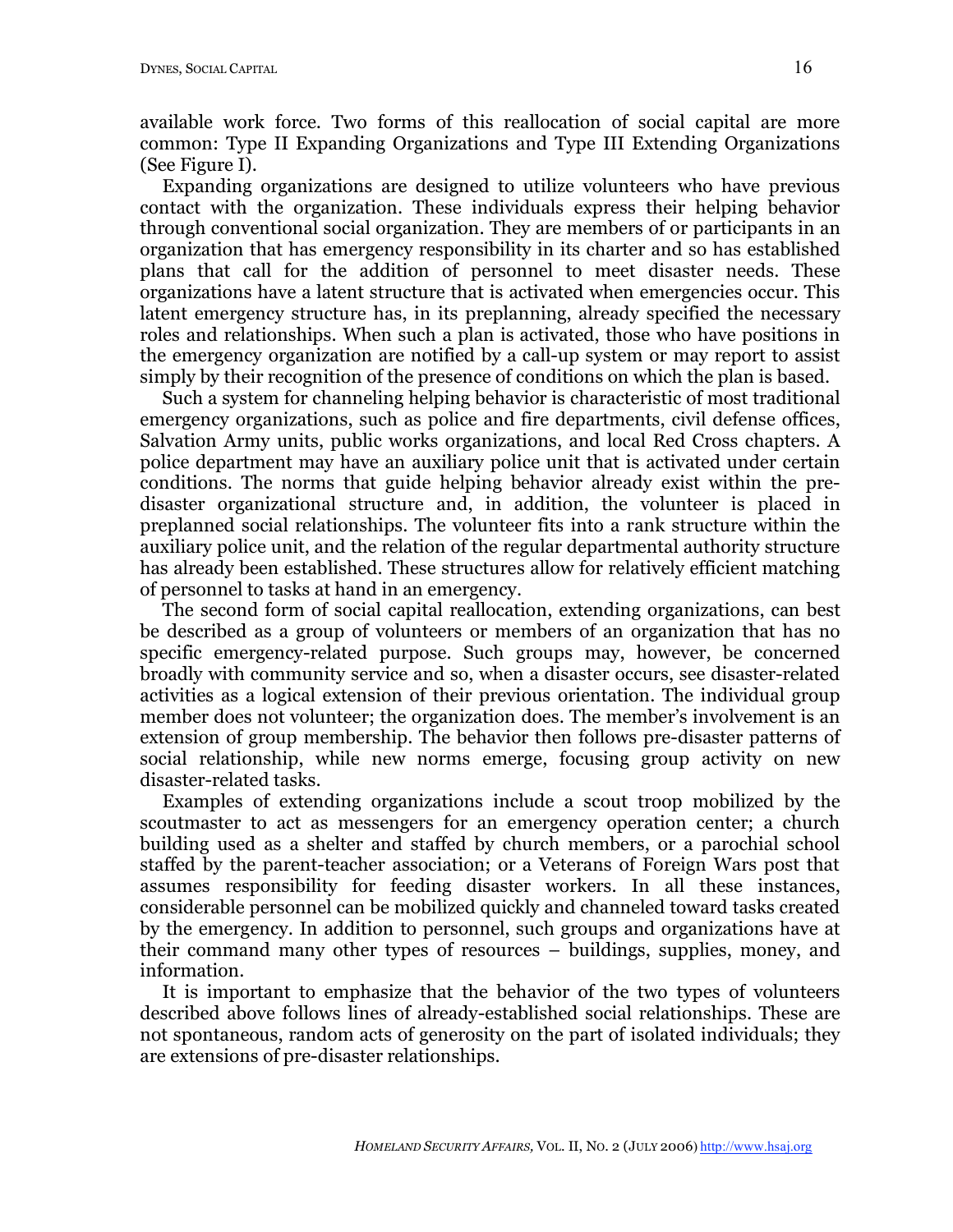### **INTENTIONAL SOCIAL ORGANIZATION**

One can find, in the historic record, specific occasions when central governments have been involved in disaster situations, often with immediate relief. Most of that involvement has been on an *ad hoc* basis; when the immediate tasks were finished so was the governmental responsibility. In that context, the Lisbon earthquake of 1755 can be identified as the first modern disaster because of the emergency responsibilities initiated by the early patterns of a central government.35 That has changed. E.L. Quarantelli, using the broader term of civil protection, suggests:

As we enter the  $21<sup>st</sup>$  century, civil protection has finally become explicitly accepted as a major governmental responsibility in practically every country in the world. At the national level, usually the relevant activity is quartered in a formal governmental agency, very close to but relatively rarely at the highest level such as a cabinet office. 36

In the United States, a bifurcated system developed whereby national security issues were the concern of a national civil defense system, but local offices of civil defense were primarily concerned with local disasters. In a study of local civil defense in the 1960s by the Disaster Research Center, the following conclusions were noted:

1. The scope of disaster planning was broadened to include a wider range of disaster agents... 2. There was a decline in the assumption that preparation for a nuclear attack was sufficient planning for all types of disaster contingencies… 3. There was a shift in focus of disaster planning from the emphasis on security of the nation to the concern with the viability of the local community.37

The DRC report went on to say that in the 1970s, the local community civil defense offices varied considerably in the scope of the hazards with which they were concerned:

Some are completely focused on planning and the associated task of dealing with nuclear attack. Others are primarily concerned with natural disaster hazards. Many are concerned with both but the degree of emphasis on one or the other will vary. A smaller number show a range of concern with a wide range of hazards – man-made, nuclear, natural disaster, etc.38

During the '60s and '70s new concepts emerged. There was considerable discussion of "dual use" – the idea that facilities could be used for both national security and local disaster problems. There was the notion that the focus should be on all hazards within the community and the idea of "comprehensive emergency management" (CEM) began to be seen as an increasingly important function of local government. In some states, divisions of emergency management were created. And, in 1979, federal agencies with disaster responsibility were combined and reorganized into a Federal Emergency Management Agency.39

The development of FEMA into a functioning emergency management organization took a long time. Its development as a federal/state partnership was enhanced by pressures on the agency from states where major disasters occurred. In addition, concern for traditional nuclear and civil defense issues receded. During the first Clinton administration, a former emergency management director from the president's home state began to restructure FEMA to deal with the full range of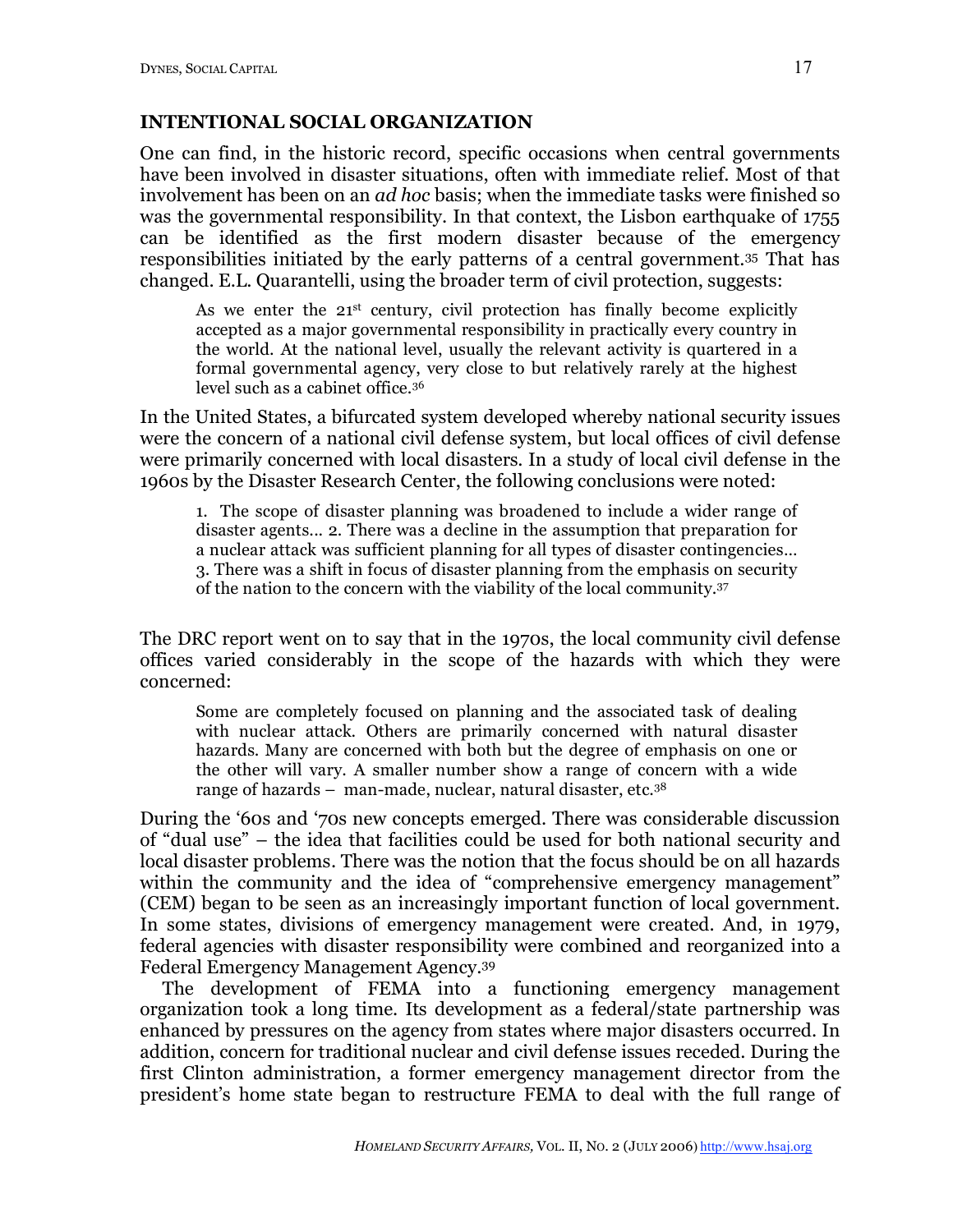policy concerns – from mitigation of hazards to disaster recovery. These concerns were severely truncated with the terrorist attack in New York on Sept. 11, 2001, a new presidency, and the incorporation of FEMA into a large new agency called the Department of Homeland Security (DHS).

In general, this reorganization was made with the rationale of strengthening national security and addressing the threat of terrorism. In this transition, many of the assumptions coming out of World War II and the Cold War were revived and reinstitutionalized. The necessity for homeland security seemed to be predicated on the weakness of individual citizens and the fragility of our social structure, requiring the government to enhance its ability to "command and control." The necessity of command and control has been revived and in general is based on a set of assumptions about what happens in emergencies, especially those caused by terrorist attacks. Specifically, the command and control approach:

- 1. Assumes social chaos and dramatic disjunctures during the emergency.
- 2. Assumes the reduced capacity of individuals and social structure to cope.
- 3. Creates artificial social structures to deal with that reduced capacity.
- 4. Expresses a deep distrust of individuals and structures to make intelligent decisions in emergencies.
- 5. Places responsibility in a top-down authority structure to make the right decisions and to communicate those "right" decisions in official information to insure action.
- 6. Creates a closed system intended to overcome the inherent weakness of "civil" society to deal with important emergencies.

The vocabulary of "command and control" is reflected in the issuance of a national response plan in December 2004 in which, in describing the proposed organization at the local level, "command post" terms are specified.



# Incident Local Emergency Ops Center Command Post Incident Command Post Incident Command Post Area Command

#### **Organizational Structure**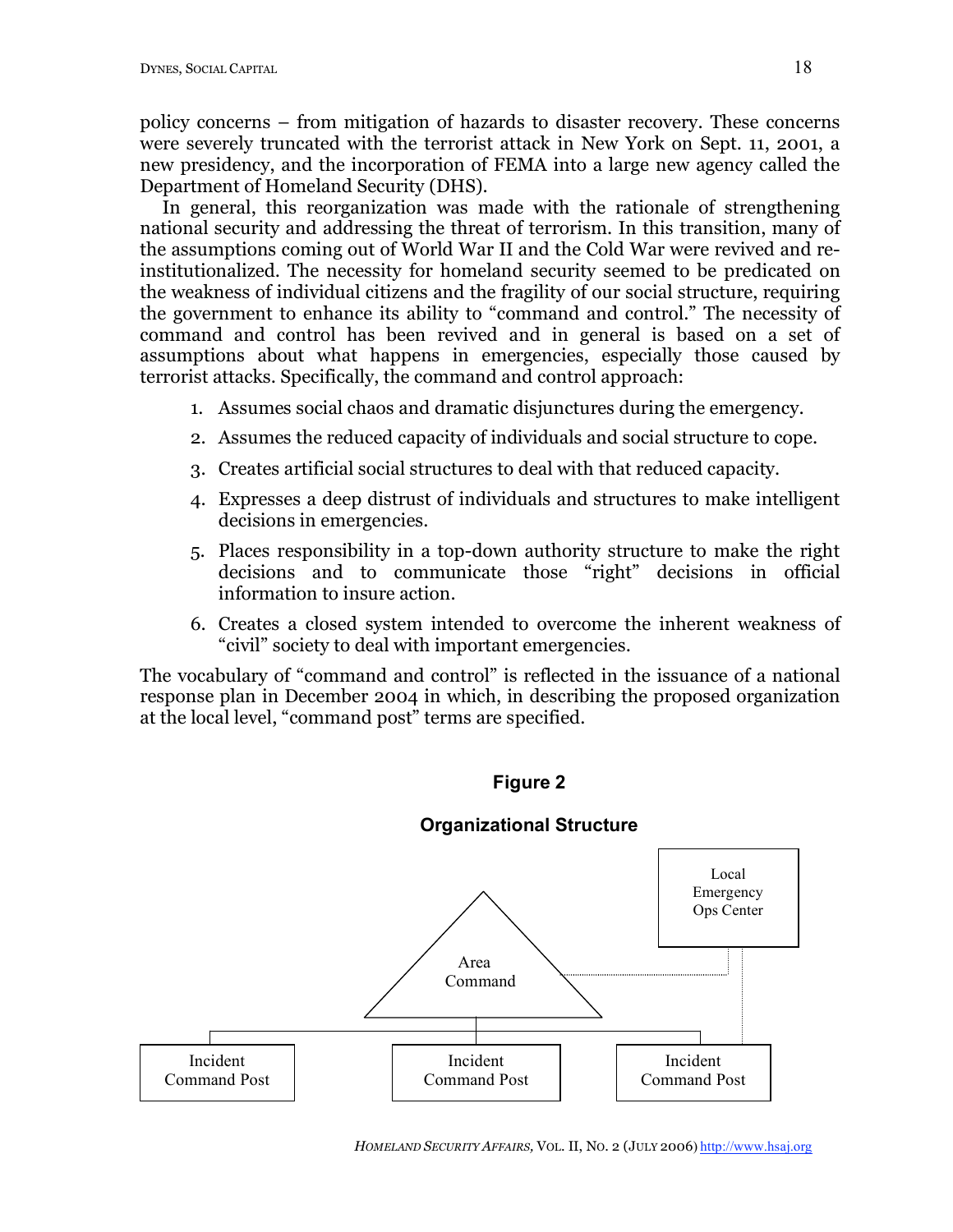The national structure for incident management establishes a clear progression of coordination and communication from the local level to regional and national headquarters level. As illustrated in Figure 2, the local incident command structures (namely the ICP(s) and Area Command) are responsible for directing on-scene emergency management and maintaining command and control of on-scene incident operations.40

# **Alternative Assumptions**

The first test of this "reorganization" in the United States came with Hurricane Katrina and was not reassuring. Perhaps the catastrophic scope of Katrina was not a fair test.41 On the other hand, it prompted every legislative body, every political unit, and every media outlet to offer criticism, and some of the suggestions were relevant. Such criticisms have reenergized the move toward standardization, bureaucratization, and militarization of emergencies in modern democratic societies. This movement will continue to inhibit the effectiveness of social capital and to maximize the ignorance of authorities regarding the dynamics of the resources of local communities. These issues will continue to be problematic.

A much more realistic set of assumptions for emergency planning should center on "problem-solving" rather than command and control:

- 1. Emergencies may create some degree of confusion and disorganization at the level of routine organizational patterns, but to describe that as "social chaos" is incorrect.
- 2. Emergencies do not reduce the capacity of individuals and social structures to cope. They may present new and unexpected problems to solve.
- 3. Existing social structure is the most effective way to solve those problems. To create an artificial emergency-specific authority structure is neither possible nor effective.
- 4. Planning efforts should be built around the capacity of social units to make rational and informed decisions. These social units need to be seen as resources for problem solving, rather than as the problem themselves.
- 5. An emergency, by its very nature, is characterized by decentralized and pluralistic decision-making, so autonomy rather than the centralization of authority of decision-making should be valued.
- 6. An open system could be created in which the premium is placed on flexibility and initiative among the various social units, whose efforts are coordinated. The goals of efforts should be oriented toward problem solving, rather than avoiding chaos.

Kathleen Tierney observed that the response to the September 11<sup>th</sup> terrorist attack was so effective because it was flexible:

The lesson here is that the response to the September  $11<sup>th</sup>$  tragedy was so effective because it was *not* centrally directed and controlled. Indeed, it was flexible, adaptive and focused on handling problems as they emerged. It was a response that initially involved mainly those who were present in the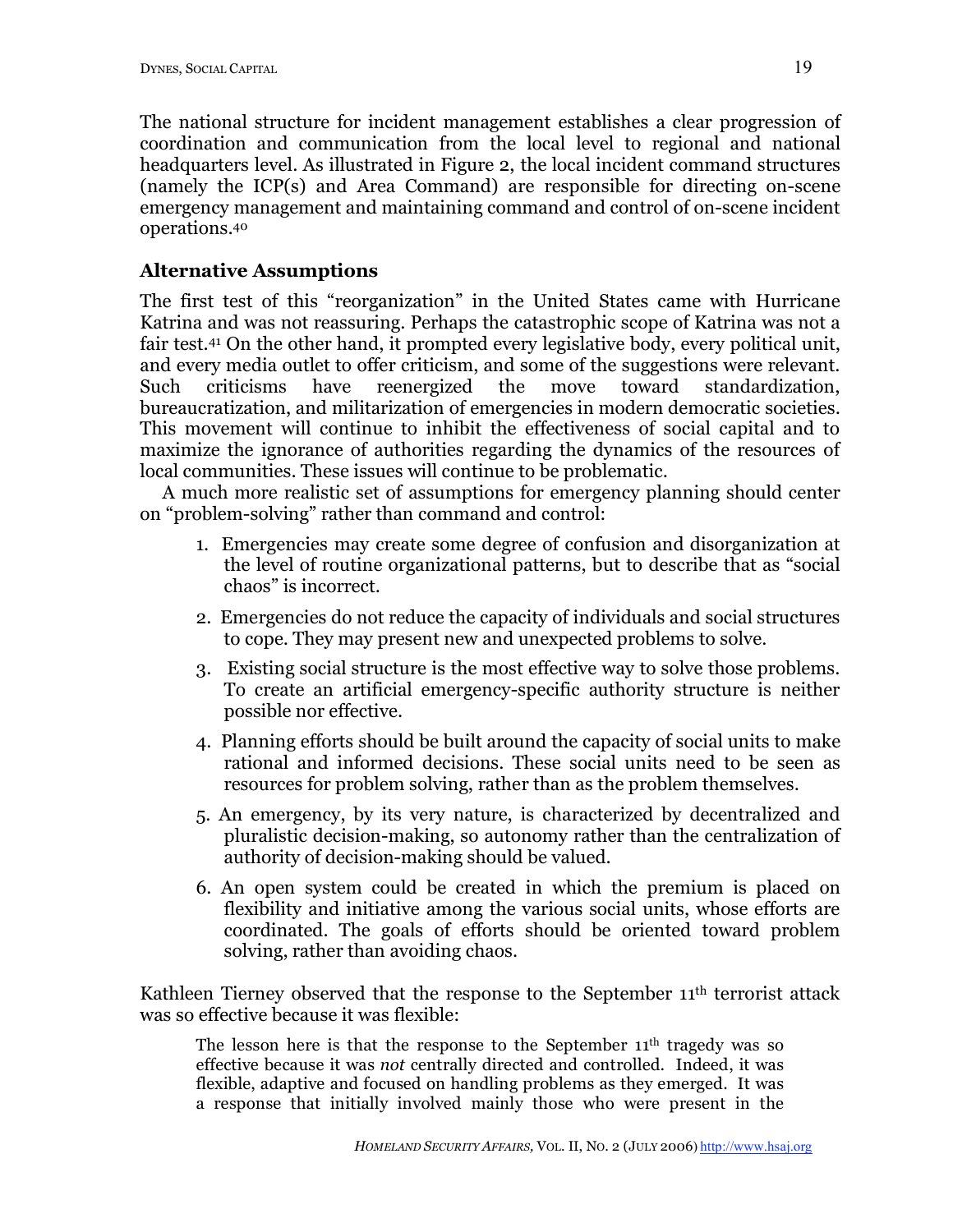immediate area where the attacks occurred and then later merged the efforts of officially designated disaster response agencies with those of newly formed groups as well as literally thousands of other organized entities that had not been included in prior emergency planning and that were not subject to any central authority.42

An alternative model for emergency response, based on the utilization of social capital, would be to use what exists and to capitalize on the characteristics that emerge during the crisis, rather than to create an artificial set of norms and structures. The continuity and persistence of behavior and structure that characterize the notion of social capital are evidenced in the following ways:

- $\triangleright$  Rather than interpreting emergencies as a direct break in experience, individuals tend to normalize threat, to define situations as normal, and to continue habitual patterns of behavior.
- $\triangleright$  Rather than exhibiting irrational and abnormal manifestations of behavior, individuals exhibit traditional role behavior and maintain occupational and familial obligations. Irrational and anti-social behaviors do not, in aggregate, increase (in fact, they probably decrease).
- $\triangleright$  Traditional social structures such as families maintain their viability and can be utilized to assume additional emergency responsibilities. For example, there is good evidence that almost all search and rescue activities are done by kin and neighborhood groups. In addition, there is evidence that warning messages are mediated through traditional social structures, rather than through impersonal media. There is also evidence that kin and neighborhood groups provide mass shelter for a large majority of affected populations and that planned mass shelter is useful only for a small segment of the population.
- $\triangleright$  Rational social structures such as community organizations maintain their viability and can be utilized to assume additional emergency responsibilities. For example, traditional health care institutions carry out almost all emergency medical care. Health care offered by first-aid stations or by hastily-constructed emergency facilities tends to be ignored and rejected.
- $\triangleright$  The way people define the situation and determine appropriate behaviors requires heightened, rather than restricted, communication. The commandcontrol model places great faith on "correct" information, officially decreed. What are officially defined as rumors to be controlled are actually part of the definitional process. Thus, messages and channels of communication need to be increased rather than restricted.
- $\triangleright$  Rather than seeing self-initiated helping action as disruptive because such actions were not planned, it is more appropriate to see planned action as supplemental to self-initiated actions.
- $\triangleright$  Rather than attempting to centralize authority, it is more appropriate to structure a coordination model. The fact that emergencies have implications for many different segments of social life, each with their own pre-existing patterns of authority and the necessity for simultaneous action and autonomous decision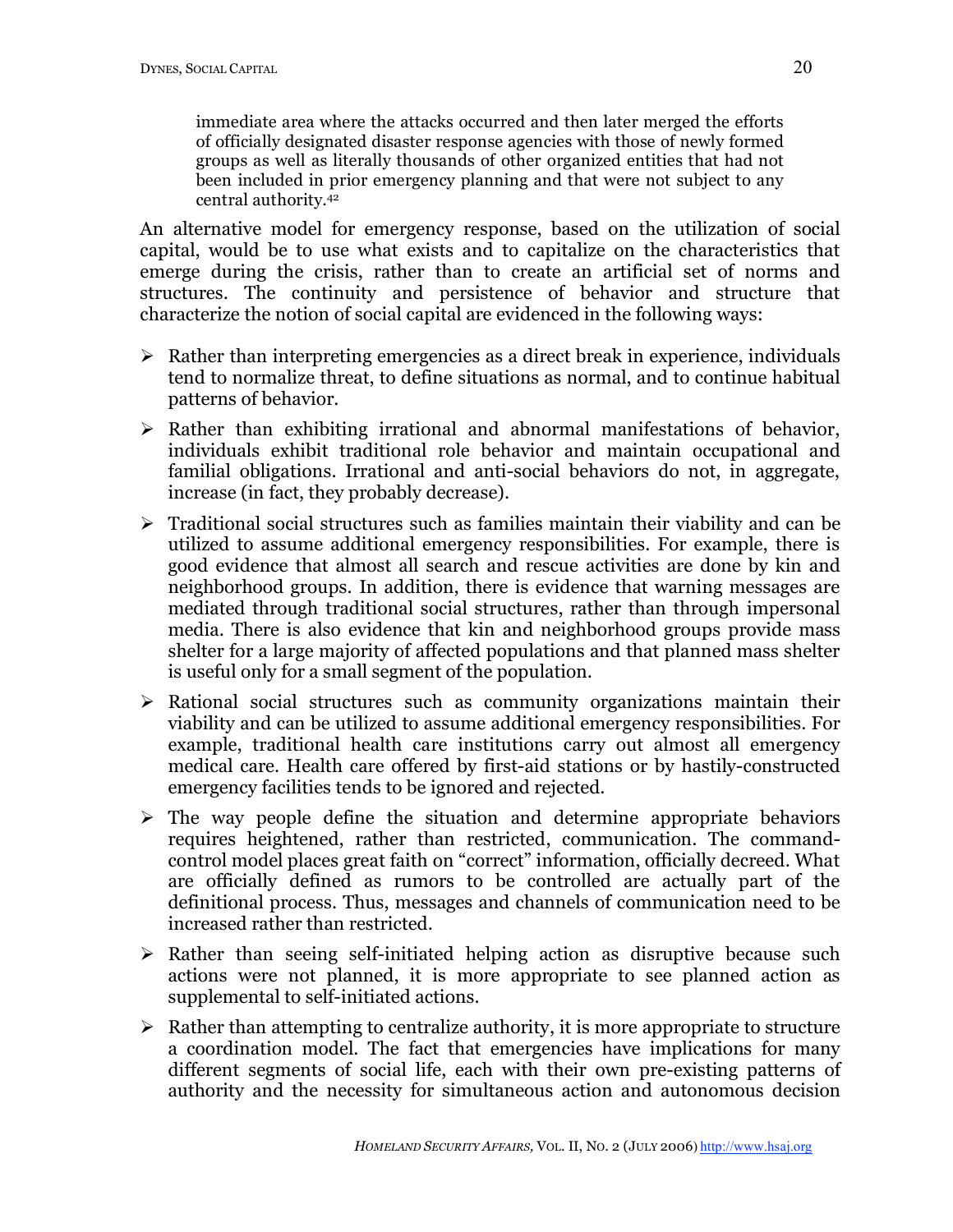making, indicates it is impossible to create a centralized authority system (that it is probably unnecessary). The centralization of authority is usually predicated on the image of disintegration of social life. The evidence points to a viability of behavior and the adaptability of traditional structures, suggesting that authority is more of a problem in the minds of planners than an actual problem of life under emergency conditions. Planning should focus on coordination and the development of communications, rather than the creation of authority.

## **SPECIFIC SUGGESTIONS FOR ENHANCING SOCIAL CAPITAL**

The basic assumption relating to social capital is that the local social system is the logical and viable base for all stages of emergency action. Certain specific courses of action can be suggested as a guide to policy:

- 1. Utilize a variety of mechanisms to increase community identification and collective responsibility. Enlist religious and other civic organizations to build disaster responsibility into routine messages about moral and civic responsibility. In particular, there is a need to remind the community that the greater the disaster, the more the community will have to depend on its own resources. Disaster memorials, anniversaries, and other civic occasions provide such opportunities.
- 2. Involve civic organizations in planning activities. Develop an inventory of and knowledge about community resources, both people and materials. Encourage organizations to develop certain useful disaster skills. For example, groups with physical locations, such as churches, schools, and some civic organizations, might develop skills in running mass feeding operations, shelters, information centers, etc. Local contractors might be encouraged to have meetings discussing the latest information on search and rescue in high-rise building collapses. Certain community skills such as knowledge of first aid might be encouraged as an important attribute of civic responsibility. More specific guidelines should be utilized for those community members engaged in disaster planning.
- 3. Utilize existing habit patterns as the basis for emergency action. To do this effectively, knowledge of the patterns of social life and their routines is essential. For example, in making plans for evacuation, it is best to utilize usual patterns, e.g. easily-designated and commonly-traveled routes.
- 4. Utilize existing social units, rather than create new *ad hoc* ones. If families are the major point of resource allocation within the community, utilize that system. Much of the thought in American society is individualistic; much of the activity in emergency situations is family-oriented. Organizations running shelters should think in terms of family units, not collections of individuals. The same thinking should characterize evacuation plans. In addition, much governmental assistance is directed toward individual applicants. To modify that suggests radical change, which is unlikely, but there needs to be a constant reminder that the "people" come in social units and need to be accommodated that way.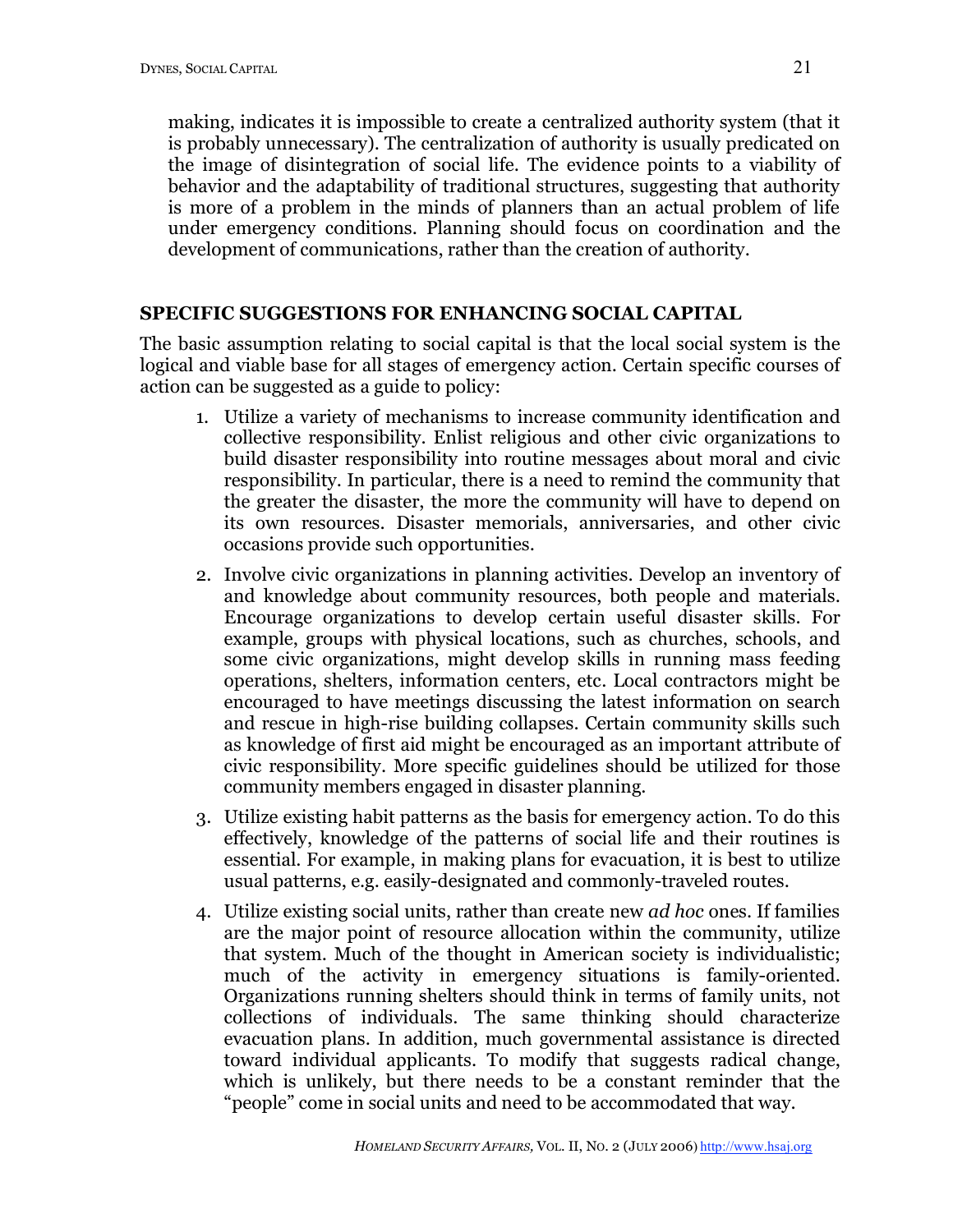- 5. Utilize the existing authority structure, rather than create new ones. The speed with which decisions are made can be increased more easily by the use of a traditional structure than by the creation of a new one. The establishment of authority, which involves not only power but the acceptance of that power, takes time and is not easily or quickly reversed. It is better for outsiders to supplement local leadership than to assume locals are incompetent and incapable or outsiders are wise and competent.
- 6. Utilize existing channels of communication and increase them, rather than restrict and narrow them to "official messages." Information about potential risk, potential threat, and potential preventative action are not disorganizing; the lack of information, in the quest for certainty, may be. Any effective emergency plan is based on the autonomous and independent decisions of many to take appropriate action. These actions are more effective when communication is enhanced than restricted. Remember that people talk to one another, so these interpersonal channels should be used in addition to the mass media. Citizens are at work or school, engaged in many different collective activities and are not attached to the mass media. Remember that members of minority and immigrant communities may not access the same communication networks that the "official" community utilizes. Some citizens may be socially isolated because of disabilities, age, illness, and geographical location. Attempts to reach these people can also utilize conventional methods of social capital.
- 7. Since it is difficult for citizens or politicians to maintain interest in activities concerned with local risks, at least a minimum level of concern should be maintained by institutionalizing support for emergency management functions within local government. Encouragement should continue for training activities leading to the professionalization of the emergency manager. This task may be best supported at a national level. Collectively, training efforts should become an integral part of municipal services, which would require only a small part of the cost of current emergency services. This would mean the creation and cultivation of citizen lobbying for the initiation and continuation of such services, making them as routine as the functions of the police, fire, ambulance, and other emergency services.
- 8. The aim of emergency planning is to move back to the "normal" as quickly as possible after a disaster. This means the restoration of commerce, the reopening of schools, and the reinstitution of usual community patterns. Inconvenience is more easily adapted to than absence. And the therapeutic process, both for individuals and communities, is enhanced by the reestablishment of habitual actions.
- 9. The recovery stage should not be seen as the opportunity for massive (and directed) social change. Nor should possible mitigation opportunities during the recovery be implemented so as to drastically alter the traditional social structure of the community. This does not imply that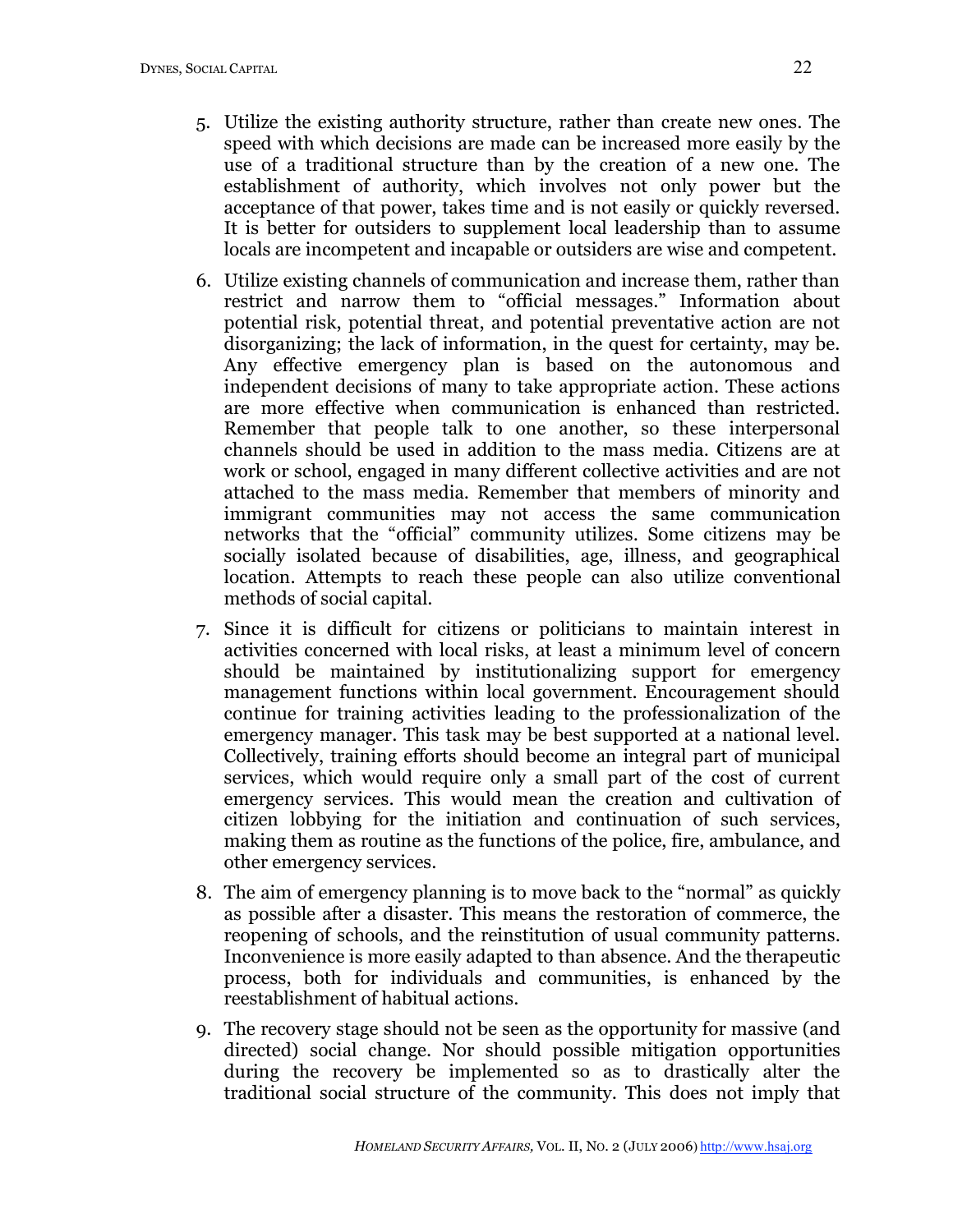#### **LOOKING BACK AND FORTH**

This article began as an effort to examine the utility of the concept of social capital when applied to the existing research findings relating to disaster response. This concept has the advantage of moving away from a current preoccupation with hazards as a cause of, and mitigation as a solution to, disasters. It has the advantage of shifting attention away from making the environment sustainable and looking at how social systems can function in any environment. The concept of social capital has the advantage of seeing social systems as active resources, not passive victims, shifting the focus away from human vulnerability toward an emphasis on human capability. It has the advantage of identifying the creation of social resources in emergency situations, rather than focusing primarily on the destruction of physical capital. In these respects, the concept of social capital shows considerable promise.

Moving back to disaster-related topics, there are a number of possibilities where social capital theory might be helpful. First, emergence here has been treated, mostly implicitly, as indicating the creation of new social capital. It would be useful to examine the literature on emergence, scattered through the disaster literature, to examine the outcome. Second, social capital theory might be useful in an analysis of the problems of external aid in disaster since such aid disrupts existing obligations, distorts informational potential, and imposes new authority patterns. Third, social capital theory is useful in the way it links microanalysis with macro-analysis. Most psychological studies of disaster victims have focused on psychodynamic causation with borrowed concepts, such as Post-Traumatic Stress Syndrome. Such theoretical approaches have been largely unsuccessful. Since social capital theory links the consequences of individual action to social resources, such a linkage holds the possibility of explaining individual "trauma" and individual resilience to disaster.

Conceptually, social capital theory can be useful in comparative studies, both at the community level and at a social level. It might be useful to examine communities that have persisted and grown in situations that are now seen as high risk, and have led to enduring disaster subcultures. More complex, of course, are historical and comparative studies. As Gregory Bankoff has suggested:

Perhaps the whole notion of threat is so interwoven into the pattern of historical development and daily life that many aspects of culture perceived as distinctive have their origins, at least, partly in the need for collective action in the face of common dangers. 43

*Russell R. Dynes is Research Professor in the Disaster Research Center (DRC) of the Department of Sociology at the University of Delaware. He is the co-founder and former Co-Director of DRC. From 1976-79, he chaired the Committee on International Disaster Assistance, National Academy of Sciences/National Research Council and in 1979, he served as head of the Task Force on Emergency Preparedness and Response*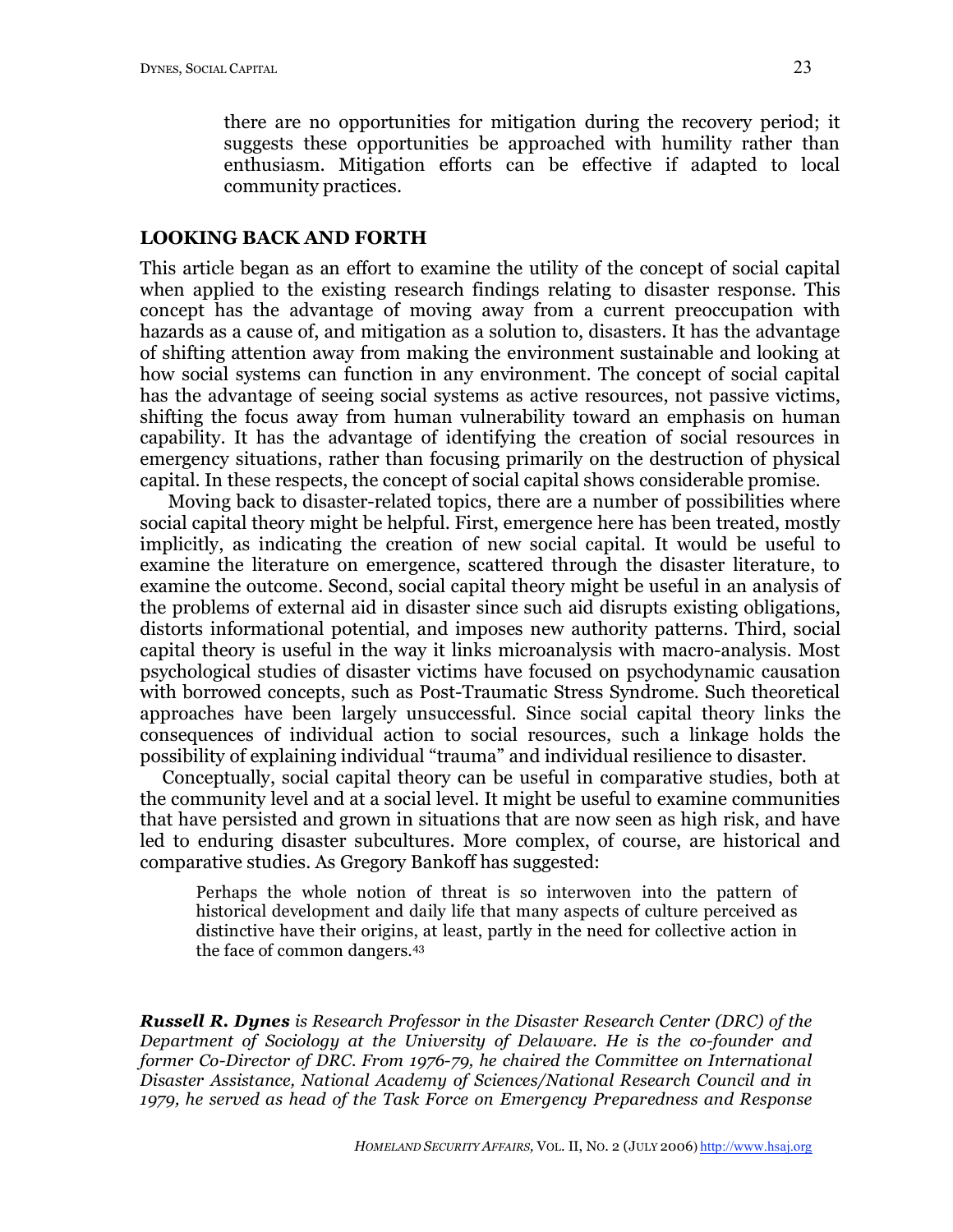*for the President's Commission on the Accident at Three Mile Island. From 1986-90, he served as President, Research Committee on Disasters, International Sociological Association. Dr. Dynes is author or editor of eleven books, including* Organized Behavior in Disaster*;* Sociology of Disaster; Disasters, Collective Behavior and Social Organization *and* The Handbook of Disaster Research*.*

<sup>1</sup> See Russell R. Dynes, "Finding Order in Disorder: Continuities in the 9-11 Response," *International Journal of Mass Emergencies and Disasters* 21, no. 3 (2003): 9-23, and Edgar Jones, Robin Woolven, Bill Durodie and Simon Wessley, "Public Panic and Morale: Second World War Civilian Responses Reexamined in the Light of the Current Anti-terrorist Campaign," *Journal of Risk Research* 9, no. 1 (2006):

57-73. <sup>2</sup> City of Oklahoma City, *Alfred P. Murrah Federal Building Bombing April 19, 1995, Final Report*

National Institute of Standards and Technology, "NIST and the World Trade Center" (May 26, 2006). Available at http://wtc.nist.gov/ . <sup>4</sup> See, for example, Havidan Rodriquez, E.L. Quarantelli and Russell R. Dynes, eds., *Handbook of*

Disaster Research (New York: Springer, 2006).<br><sup>5</sup> James Coleman, *Foundations of Social Theory* (Cambridge, MA: Belknap Press, 1990).<br><sup>6</sup> See E.L. Quarentelli, "Panic Behavior: Some Empirical Observations," in *Human Respo* 

*Buildings* (Stroudsburg, PA: Dowden, Hutchinson and Ross, Inc., 1997), 336-350. <sup>7</sup> Russell R. Dynes, *Organized Behavior in Disaster* (New York: Lexington Books, 1970). Republished

in 1972 by the Disaster Research Center.<br><sup>8</sup> Thomas Drabek, "Emergent Structures," in Russell Dynes, B. De Marchi and C. Pelanda, eds.,<br>*Sociology of Disaster: Contributions of Sociology to Disaster Research* (Milan: Franc

<sup>9</sup> James Coleman, "Community Disorganization," in Robert Merton and Robert Nisbet, eds., Contemporary Social Problems (New York: Harcourt Brace and World, 1961), 573-574.

<sup>10</sup> This process is described in more detail in Dynes, *Organized Behavior*.<br><sup>11</sup> Russell R. Dynes, "The Concept of Role in Disaster Research," in Dynes, et al. eds., *Sociology of* 

*Disaster,* 71-102.<br><sup>12</sup> The generic term "family" covers a variety of structural arrangements. As the term is used here,

however, the emphasis is on the affective element in the relationship, which cuts across different structural arrangements.<br><sup>13</sup> B.E. Aguirre, Dennis Wenger, Thomas A. Glass, Marceline Diaz-Murillo, and Gabriela Vigo, "The

Social Organization of Search and Rescue: Evidence from the Guadalajara Gasoline Explosion,"<br>International Journal of Mass Emergencies and Disasters 13 (1995): 93-106.

<sup>14</sup> Michael Lechat, "Corporal Damage as Related to Building Structure and Design," Center for Research

on the Epidemiology of Disaster, Catholic University (Belgium: Lovain, 1989).<br><sup>15</sup> Ibid.<br><sup>16</sup> Aguirre, et al., "Social Organization of Search and Rescue."<br><sup>17</sup> Joseph Scanlon and Richard Hiscott, *Making the EMS System Fit* 

<sup>18</sup> Thomas Drabek, *Human System Response to Disaster* (New York: Springer-Verlag, 1986), 114.<br><sup>19</sup> Anne Whyte, *Survey of Households Evacuated During the Mississauga Chlorine Gas Emergency*,

*November 10-16, 1979* (Toronto: Emergency Planning Project, Institute for Environmental Studies,

University of Toronto, 1980).<br><sup>20</sup> Ronald W. Perry, "A Model of Evacuation Compliance Behavior," in Russell R. Dynes and Kathleen Tierney, eds., *Disasters, Collective Behavior, and Social Organization* (Newark, DE: University of Delaware Press), 85-98.<br><sup>21</sup> The negative implications of obligations can be illustrated in societies in which they are structured

along caste and religious lines. In a report concerning an earthquake in India (CNN.com, Feb. 8, 2001) it was indicated when relief groups arrived at Lakhond, Gujirat, they were shown six different tent cities occupied by different Hindu castes, untouchables, outside the caste system, and Muslims. The structuring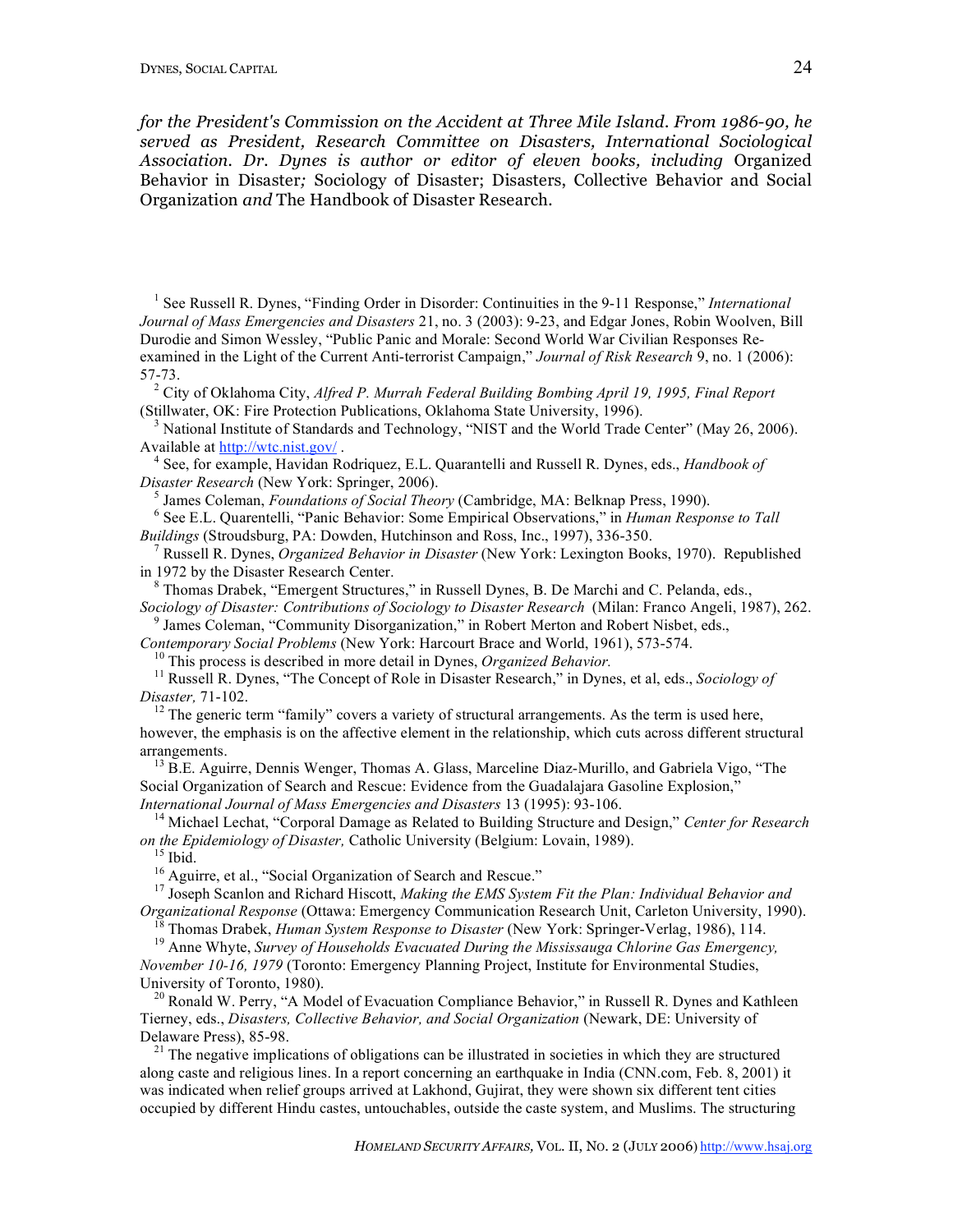forced a competitive struggle among the various communities for resources, even though officially such caste divisions have been considered illegal for years. So social networks can enhance or impede the

restoration of social order. <sup>22</sup> Russell R. Dynes, E.L. Quarantelli, and Dennis Wenger, *The Organizational and Public Response to*

<sup>23</sup> Colleen Fitzpatrick and Dennis Mileti, "Public Risk Communication," in Dynes and Tierney, eds., *Disasters, Collective Behavior, and Social Organizations,* 71-84. <sup>24</sup>

Ibid, 82. <sup>25</sup> Perry, "A Model of Evacuation." <sup>26</sup> Allan Barton*, Communities in Disaster: <sup>A</sup> Sociological Analysis of Collective Stress* (New York, Doubleday & Company, 1969)*.* <sup>27</sup> See E.L. Quarantelli, "The Nature and Conditions of Panic," *American Journal of Sociology* <sup>60</sup> (1954):

267-275, and Quarantelli, "Panic Behavior."<br><sup>28</sup> This does not mean that looting may not be problematic in certain situations, frequently called

disasters. For example, certain situations, such as urban riots and or ethnic conflict, are by their very nature conflict situations and the appropriation and destruction of property reflects that conflict. "Natural" disasters are consensus situations since there is agreement that property losses are "bad" and externally caused. (For further elaboration on this, see E. L. Quarantelli and Russell R. Dynes, "Dissensus and Consensus in Community Emergencies: Patterns of Looting and Property Norms," *Il Politico* 34 (1969):

276-291).<br><sup>29</sup> E.L. Quarantelli and Russell Dynes, "Looting in Civil Disturbances: An Index of Social Change,"<br>*American Behavioral Scientist* 11 (1968): 7-10.

<sup>30</sup> Dennis Wenger, "DRC Studies of Community Functioning," in *Proceedings of the Japan-United States Disaster Research Seminar: Organizational and Community Responses to Disasters* (Newark, DE: Disaster Research Center, 1972), 39.<br><sup>31</sup> Social capital as exemplified in organizations has not been explored extensively, but a major potential

exists in the work of Gary Kreps. See *Social Structure in Disaster* (Newark, DE: University of Delaware Press, 1989) and Gary A. Kreps and Susan Bosworth, *Organizing, Role Enactment and Disaster* (Newark, DE: University of Delaware Press, 1994). Also Gary Webb, "Role Enactment in Disaster: Reconciling Structuralist and Interactionist Conceptions of Role," Ph. D. Dissertation, University of Delaware, 1998.

<sup>32</sup> See Thomas R. Forrest, "Group Emergence in Disasters," in E.L. Quarantelli, ed. *Disasters, Theory, and Research* (Beverly Hills, CA: Sage, 1978); Drabek, *Human System Response to Disaster*; Kreps, *Social*

*Structure and Disaster.*<br><sup>33</sup> Louis A. Zurcher, "Social Psychological Functions of Ephemeral Roles: A Disaster Work Crew"<br>*Human Organizations* 27 (1969): 281-297.

<sup>34</sup> See Dynes, *Organized Behavior in Disaster*.<br><sup>35</sup> Russell R. Dynes, "The Lisbon Earthquake of 1755: the First Modern Disaster," in Theodore E.D. Braun and John B. Radner, eds. *The Lisbon Earthquake of 1755: Representation and Reactions* (Oxford: Voltaire Foundation, 2005), 34-50.<br><sup>36</sup> E.L. Quarantelli, "Disaster Management, Emergency Management and Civil Protection: The Historical

Development of Organized Efforts to Plan for and Respond to Disaster," Preliminary Paper No. 301 (Newark, DE: Disaster Research Center, 2000), 13. <sup>37</sup> Russell R. Dynes and E.L. Quarantelli, *The Role of Local Civil Defense in Disaster Planning* (Newark,

DE: Disaster Research Center, 1977),17.<br><sup>38</sup> Ibid., 39.<br><sup>39</sup> For a more detailed discussion, see Thomas Drabek, "Evolution of Emergency Management," 3-29,

and Gary Kreps, "Organizing for Emergency Management," 30-54, in Thomas Drabek and Gerald J. Hoetmer, eds., *Emergency Management: Principles and Practices for Local Government* (Washington: International City Managers Association, 1991). Also Richard T. Sylves, "Redesigning and Administrating Federal Emergency Management," in Richard T. Sylves and William Waugh, eds. *Disaster Management in* the United States and Canada (Springfield, IL: Charles C. Thomas Publisher, Ltd. 1996), 5-25.<br><sup>40</sup> Department of Homeland Security, *National Response Plan* (Washington, DC: Government Printing

Office, December 2004).